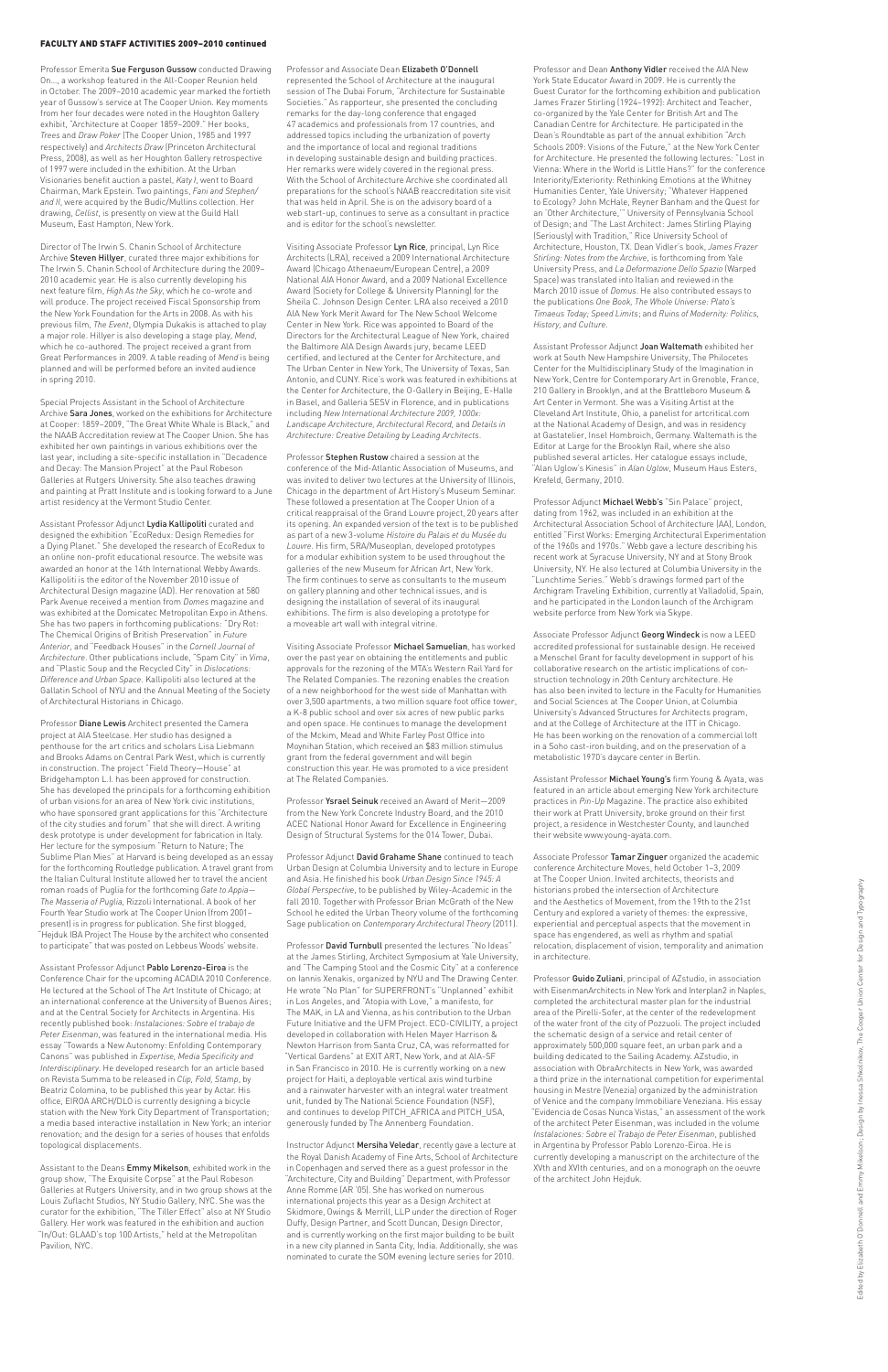**4:09-10**

# **ARCHITECTURE AT COOPER** The Irwin S. Chanin School of Architecture

The Cooper Union for the Advancement of Science and Art

The academic year 2009–20010 was a particularly significant year for The Cooper Union, and equally so for the School of Architecture. As the 150th year since the founding of the institution, it was also the 149th year of teaching architecture at Cooper. A timeline included in last year's edition of *Architecture At Cooper* was further developed and illustrated as the prologue for the first of three major exhibitions mounted by the school in the Houghton Gallery, "Architecture at Cooper 1859–2009." The exhibition chronicled the history of architecture—and specifically of the architecture of its buildings—at Cooper from 1859 to the present. The exhibition began with an original drawing fragment of the Foundation Building by Frederick Petersen and a piece of a rolled steel rail section that had been assembled to make one of the original beams of the building, and continued with blueprints of renovations and additions designed for the building in the 1890's by Leopold Eidlitz. These prints had been discovered by our Archive in the cellar of the Hewitt Building during the summer before its demolition in 2007. The "star" of the show was a series of blueprints of each floor of the Foundation Building from 1974, marked up in characteristic bright colors by John Hejduk with notes by the architect, for the client and himself, crowding the plans of each floor of his proposed renovation.

The second exhibition was dedicated to the teaching and art practice of our longest-serving professor, Tony Candido,

and brought together his work from 1949 to the present—fifty years of painting, drawing, design, and teaching with a rare dedication to the discipline. Professor Candido's anticipation of the advantages of greening the city, through his celebrated design problem of the urban farm, was explored with many years of students, as was his belief in the need for highdensity living units in cities newly formed for the rapidly expanding population of the globe.

The third exhibition, prepared for the NAAB re-accreditation site visit, brought together the work of all studios and courses over the last three years in order to demonstrate the abilities and understandings of our students with respect to the NAAB conditions of accreditation, in the context of a curriculum structured on a rigorous five year design sequence, informed by coursework in structures, building technologies and environmental technologies and a strong commitment to study in the humanities and social sciences. While we will not receive a formal report from the NAAB until July, the exit meeting with the visiting team indicated that they were unanimous in their admiration for the program and support of the school's direction.

The three exhibitions collectively served as an opportunity for the School of Architecture to reflect on its history and to clarify and articulate a curriculum for the education of architects into the twenty first century. In their preparation we were able to reflect on the extraordinary intersection of tradition, renewal, and innovation represented in the work of the school since its foundation.

From the Nine Square Problem, through Cubes, Topos, Blocks, Bridges, Connections, Communities, Balances, Walls, Houses, Joints, Skins, to Spheres, Cylinders, Pyramids and Cones, the First Year programs of the School of Architecture have, since 1965, developed the architectonic ground for the next four years of studio problems. In the Second Year, analyses—of Palladio, Borromini, Ledoux, Le Corbusier, Loos, and more contemporary works, together with a hundred more individual buildings, classical, modern, and contemporary—have explored the complexities of form, structure, and use, that constitute the architectural problem. In the Third Year, institutional programs of all scales, from museums, libraries, housing, homeless shelters, to urban farms, high lines, expressways and waterworks, have acted as matrices for the deeper understanding of assemblies, accommodations, contexts, and cultures. In the Fourth Year, urban interventions and comparative analyses of cities have expanded awareness of the scales and structures of civic architecture while filmic investigations of cities and topological studies of nature, have framed and narrated the life of inhabited environments. In the Fifth Year Thesis, a thousand individual propositions have researched and formed questions of habitat, from the individual house to the global effects of warming.

This year also saw the inauguration of our Master of Architecture, post-professional degree program, an intensive three-semester research and design experience for students from five and three year professional degree programs. With concentrations in theory and history, urbanism, and technology, the curriculum emphasizes an interdisciplinary and experimental approach to design problems of every scale, from the object to the environment.

In reflecting on this history and looking to the present, we were able to see how, based on the skills of drawing and modeling, on the knowledge of history, theory, structures, environmental and building technologies, humanities and social sciences, and their creative interpretation, multiple architectures have been invented and reinvented, as faculty and students have worked together to construct an evertransforming but always rigorous pedagogy that, founded on its own rich tradition, meets the challenges of the present and anticipates those of the future.

We were brought more forcefully to reflect on this tradition, by the passing this year of two of its major inventors, Professors Richard Henderson and Raimund Abraham.

Richard, who taught at the school for over thirty years, was not only a wise and strong administrator but, more importantly, an innovator in the realm of architectural analysis and one who placed the analytical process at the center of Cooper's approach to design. At a time when the "postmodernists" were calling for a return to history in the iconographic and imitative sense, Richard insisted that analysis was a didactic, structural and abstract discipline, at once interpretative and projective. His Third Year Analysis Studio achieved iconic status as a launching ground for the architectonic invention for which Cooper became known.

I first met Raimund in1967, at which moment he revealed to me that we had emigrated to the States together, when he noticed (as he recounted to me later) that in front of him in the Customs shed was a young Englishman with long hair unpacking the Corbusier *Oeuvre Complète* for inspection. When asked what books were in *his* bag by the same customs inspector who had realized that two architects were coming through, Raimund said in true contrariwise manner, "I have Proust." Raimund and I have been arguing about this nondifference ever since. Raimund was one of the most influential teachers at Cooper for over thirty years. In his teaching at all levels he insisted on an ethical allegiance to the true of architecture and the role of authentic form in society. His First Year Architectonics course was perhaps the best ever to succeed that of the Bauhaus version.

Both Richard and Raimund were iconoclastic and radical figures in our collective history. Perhaps, however, they should not be put so quickly into history—for theirs was a prospective vision, demonstrated by the last decade of work in the school, that pointed towards a future, not a past. For this, Cooper and the world will miss them greatly, as at the same time, we celebrate their powerful legacies to the fundamental discipline of architecture.

inszyrdi

Anthony Vidler Dean and Professor The Irwin S. Chanin School of Architecture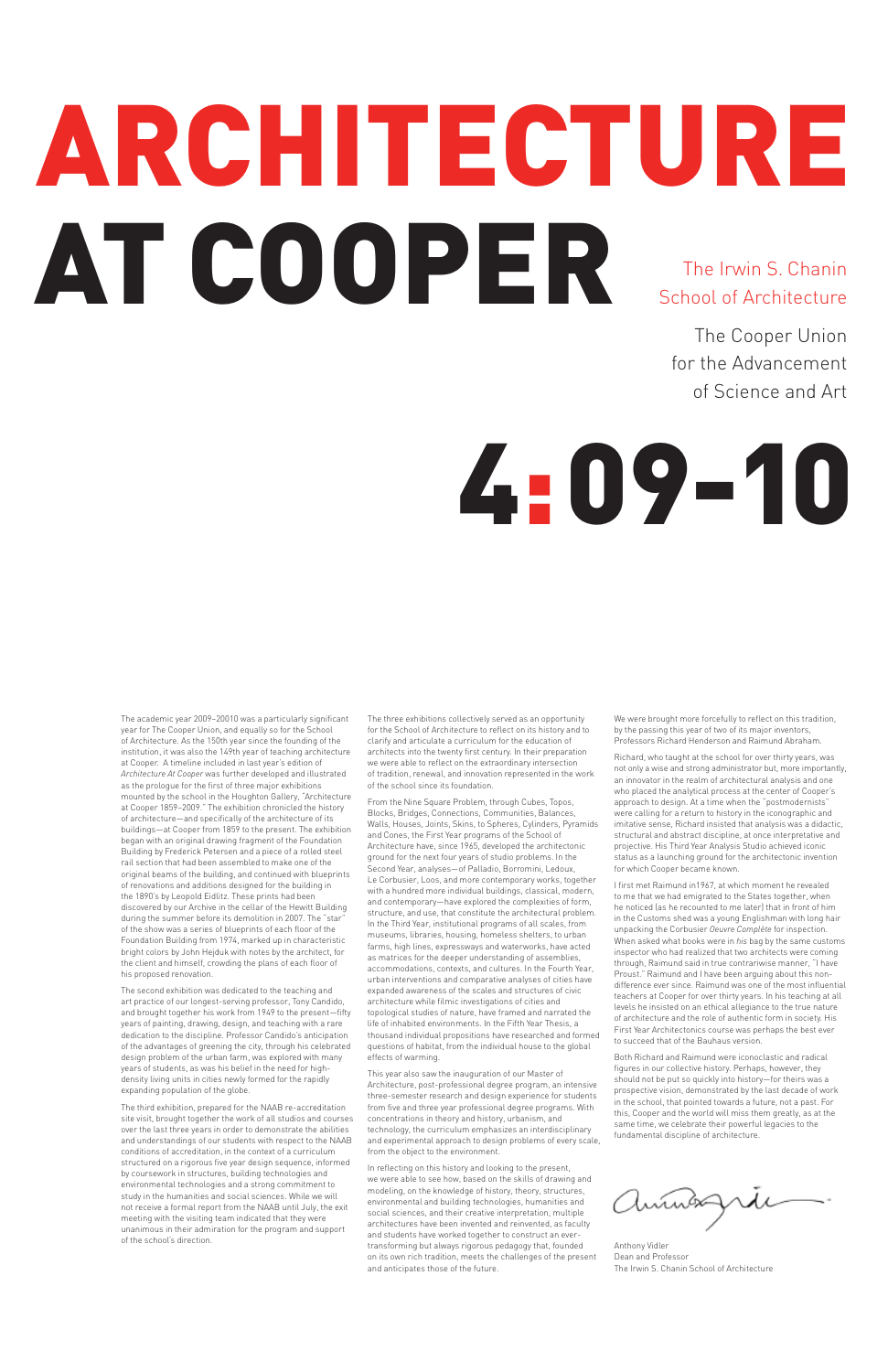# **The Irwin S. Chanin School of Architecture/ The Architectural League of New York**

The School of Architecture annually co-sponsors and hosts a number of events with the Architectural League of New York in The Great Hall. This ongoing relationship has fostered a continuously expanding forum for contemporary architectural dialogues at The Cooper Union.

# Monday 10/19

Andrew Freear, Director, Rural Studio, Wiatt Professor, Auburn University Rural Studio *Current Work: Rural Studio*

#### Wednesday 10/28

Chuck Hoberman, Founder, Hoberman Associates with Craig Schwitters, Regional Director, Buro Happold North America *Current Work: Adaptive Building Initiative*

# Monday 11/9

Billie Tsien and Tod Williams, Founding Partners, Tod Williams Billie Tsien *The Barnes Foundation Design Presentation* Introduced by Calvin Tsao, Tsao & McKown; current President, the Architectural League of New York

Tod Williams and Billie Tsien presented their design for a new home for the Barnes Foundation's worldrenowned art collection. Currently housed in the former residence and gallery of Dr. Albert Barnes, who established the foundation in 1922, the Barnes art collection will make its relocation from suburban Merion, Pennsylvania to the Benjamin Franklin Parkway in Center City, Philadelphia in 2012.

#### Tuesday 11/24

Andrew Whalley, Partner in Charge, Grimshaw, New York *Current Work: Grimshaw*

# Wednesday 12/2

*3rd Annual Franzen Lecture on Architecture and the Environment* Werner Sobek, Founder, Werner Sobek Engineering and Design; Mies van der Rohe Professor, Illinois Institute of Technology; Director, Institute for Lightweight Structures and Conceptual Design (ILEK), University of Stuttgart. Introduced and moderated by Toshiko Mori, Principal Toshiko Mori Architect; Robert P. Hubbard Professor in the Practice of Architecture, Harvard University GSD

#### Wednesday 12/9

James Corner, Founder and Director, Field Operations; Chair and Professor, Department of Landscape Architecture, University of Pennsylvania School of Design *Current Work: Field Operations* Introduced by Kate Orff, Founding Principal, SCAPE Discussion with Ken Smith, Founder, Ken Smith Landscape Architect; current Vice President, the Architectural League of New York

#### Tuesday 12/15

Bjarke Ingels, Founder, BIG/Bjarke Ingels Group *Current Work: BIG/Bjarke Ingels Group* Introduced by Amale Andraos, Principal, WORK Architecture Company

# Thursday 2/18

Rafael Viñoly, Founding Principal and Design Leader, Rafael Viñoly Architects *Current Work: Rafael Viñoly Architects*

# Friday 2/26

Alejandro Zaera-Polo, Co-founder, Foreign Office Architects (FOA), London *Current Work: Alejandro Zaera-Polo*

# Friday 4/30

Louisa Hutton, Co-founder, Sauerbruch Hutton, Berlin *Current Work: Sauerbruch Hutton*

# Saturday 05/22

*Medellin: Design Transformation*

Matilda McQuaid, Deputy Curatorial Director, Cooper-Hewitt National Design Museum, Camilo Restrepo Ochoa, Architect, Universidad Pontificia Bolivariana, Frederico Restrepo, Civil Engineer, and Mauricio Valencia, Architect, Planning Director of Medellin Moderated by Mark Robbins, Dean, Syracuse University School of Architecture

# **The Irwin S. Chanin School of Architecture/ Open House New York/ The Architect's Newspaper**

Monday 10/5 *Visual Acoustics: The Modernism*

*of Julius Schulman*, film premiere Introduction by Eric Bricker, Director,

*Visual Acoustics*

Visual Acoustics celebrates the life and career of Julius Shulman, whose images brought modern architecture to the American mainstream. Shulman, who passed away this year, captured the work of nearly every major modern and progressive architect since the 1930s including Frank Lloyd Wright, Richard Neutra, John Lautner, and Frank Gehry.

# **The Irwin S. Chanin School of Architecture/ The New York Landmarks Preservation Foundation/ AIA-NY Chapter**

Wednesday 10/21 Context / Contrast: New Architecture in Historic Districts Inaugural Forum *Questions of Modernism and Appropriateness*

Introduction: Commissioner Robert B. Tierney, The New York City Landmarks Preservation Commission Moderator: Suzanne Stephens, Deputy Editor, Architectural Record Panelists: Hugh Hardy, FAIA, H3 Hardy Collaboration Architecture Richard Meier, FAIA, Managing Partner, Richard Meier and Partners Architects, LLP Peter Pennoyer, AIA, Principal, Peter Pennoyer Architects Annabelle Selldorf, FAIA, Principal, Selldorf Architects

# **The Irwin S. Chanin School of Architecture/ Cultural Services of the French Embassy/ AIA-NY Chapter**

#### Monday 11/16 *Paris/New York: Two Metropoles in Flux/*

*The Metropolis as Urban and Social Space*

Mireille Ferri, Vice President, Conseil Régional d'lle de France Pierre Mansat, Deputy Mayor in charge of the Paris Metropole Project, Mairie de Paris Christian de Portzamparc, Architect, participant to the Grand Paris competition, President of the Association des Architectes pour le Grand Paris Amanda Burden, Chair, NYC Planning Commission Moderated by Jean-Louis Cohen, Professor, New York University Institute of Fine Arts

"Paris/New York: Two Metropoles in Flux" was part of the fall series "Architecture &Urban Policy: A French Season in New York" jointly organized by French Cultural Services, AIA New York, La Maison Franaise of New York University, AIANY Global Dialogues Committee, Columbia University GSAPP, The Cooper Union for the Advancement of Science and Art and the Department of Architecture and Design, the Museum of Modern Art.

# **The Irwin S. Chanin School of Architecture/ NYU Department of Comparative Literature/ NYU Tisch School of the Arts/ NYU Department of Media, Culture & Communication**

# Tuesday 2/9

William Kentridge, Artist *A Universal Archive… with Some Remarks on Black Holes*

South African artist, William Kentridge, is known for his stop-motion films of charcoal drawings as well as for works in etching, collage, sculpture, and the performing arts. Kentridge's talk explored visual memory, the need for dis-remembering, studies in the speed of light, and other topics and themes at the edges of the artist's work as well as his work on the 2010 production of Dmitri Shostakovich's opera "The Nose" at the NYC Metropolitan Opera.

#### **The Irwin S. Chanin School of Architecture/ Pecha Kucha**

Friday 2/20 Fundraiser for Haiti: New York #9

Presenters included: Stan Allen, Jesse Reiser, Gregg Pasquarelli, Iwan Baan, Craig Dykers, Sam Jacob, Zachary Lieberman, Florian Idenburg & Jing Liu, Stefan Sagmeister, David Adjaye, Steven Holl, Paul Lewis, Michael Bell, Stella Betts & David Leven, Susannah Drake

#### **The Irwin S. Chanin School of Architecture/ Faculty of Humanities and Social Sciences**

#### Tuesday 3/9

Renata Stih, Artist, Professor, University of Applied Sciences, Beuth Hochschule, Berlin Frieder Schnock, Ph.D., Artist, Art Historian, Curator, Critic *The City as Text: Case Studies and Transformations*

#### **The Irwin S. Chanin School of Architecture/ The Austrian Federal Ministry for Education, Arts and Culture/ The Austrian Cultural Forum**

#### Thursday 5/27

Eric Owen Moss, Principal and Lead Designer, Eric Owen Moss Architects; Director, Southern California Institute of Architecture; Commissioner, Austrian Pavilion at the Architecture Exhibition, 2010 Venice Biennale *Trajan Over Nero: Vienna, Venice, Los Angeles*

#### **The Irwin S. Chanin School of Architecture/ The Cuban Cultural Center of New York/ Society of Cuban-American Architects and Engineers/ AIANY**

Saturday 5/15 *Cuban Architecture: A Historical Legacy.*

The day long symposium was dedicated to the architect Mario Romanach, with a keynote address by Nicolas Quintana, and presentations by guest of honor Ricardo Porro Architect, Eduardo Luis Rodriguez, Belmont Freeman and others.

#### **The Irwin S. Chanin School of Architecture Public Lectures and Events**

#### Friday 3/12

Tony Candido, Professor, The Irwin S. Chanin School of Architecture *Did You Write that Head?*

Friday 4/9 Nadim Karam, Founding Principal, Atelier Hapsitus, Beirut *The Fisherman and the Cloud*

# **The 2010 Feltman Lecture Series**

# Tuesday 2/23

Alberto Pérez-Gómez, Bronfman Professor of Architectural History, McGill University *The Splendor of Architectural Shadows in a Nihilistic Age* Co-sponsored by the Architectural League of New York

#### Friday 3/26

Kyna Leski, Principal, 3SIXØ Architecture; Professor, Acting Department Head, Rhode Island School of Design Bill Morrison, Filmmaker Chris Rose, Designer Moderated by David Gersten, Professor, The Irwin S. Chanin School of Architecture *Its All About Light*

#### Monday 4/19

David Gersten, Professor, Irwin S. Chanin School of Architecture David Shapiro, Poet, Professor, The Irwin S. Chanin School of Architecture *Hejduk, Hamlet and the Ghost Promise*

The Feltman lectures were made possible by the Ellen and Sidney Feltman Fund established at The Cooper Union to advance the principles and benefits of lighting design through the exploration of the practical, philosophical and aesthetic attributes of light and illumination.

Saturday 10/3 *Architecture Moves*

The day long conference probed the intersections of architecture and the aesthetics of movement from the 19th to the 21st century, exploring rhythm and spatial relocation, displacement of vision, temporality and animation in space. Anthology Film Archives co-presented two films in 35mm by Heinz Emigholz as part of this conference: *Schindler's House* (2007) and *Goff in the Desert* (2002/03).

Introductions: Anthony Vidler, Dean, The Irwin S. Chanin School of Architecture Conference Chair and Opening Remarks: Tamar Zinguer, Associate Professor, The Irwin S. Chanin School of Architecture

PANEL: MOVING BODIES Spyros Papapetros, Assistant Professor, Princeton University School of Architecture *Semper in Motus: Slingshot Projectiles, Directional Ornaments, and the Allegorical Motives of Architecture*

Zeynep Çelik Alexander, Mellon Postdoctoral Fellow at the Department of Art History and Archaeology at Columbia University *Disciplining Movement: Architecture and Bodily Knowledge circa 1900*

Roy Kozlovsky, Assistant Professor, School of Architecture at Northeastern University *Rhythmic Self-Regulation: Motion and Emotion in Postwar Educational Spaces*

Moderated by Guido Zuliani, Professor, The Irwin S. Chanin School of Architecture

PANEL: AMERICAN VESSELS Adnan Morshed, Assistant Professor, School of Architecture and Planning, The Catholic University of America *From the Spirit of St. Louis to the Dymaxion House: Buckminster Fuller's Aesthetics of Ascension*

Michael J. Golec, Associate Professor, Department of Art History, Theory & Criticism, The School of the Art Institute of Chicago

*Maximum and Minimum Mobility: Tony Smith's New Jersey Turnpike and the Horizons of Typographic Modernity*

Aron Vinegar, Associate Professor, Department of History of Art, Ohio State University *Muriel Cooper Moving Between Mediums*

Moderated by Mabel O. Wilson, Associate Professor, Columbia University GSAPP

PANEL: TRANSFORMATIONS Ken Tadashi Oshima, Associate Professor, Department of Architecture, University of Washington *Dynamic Dialogues within Spectacular Spaces: Postwar Japan to the Palladium*

Jilly Traganou, Assistant Professor, Department of Art and Design Studies, Parsons The New School for Design *Migrant Homes*

Moderated by Galia Solomonoff, Architect, Assistant Professor, Columbia University GSAPP

PANEL: MOV(I)E OR MOVING PICTURES Heinz Emigholz, Filmmaker, Berlin *Two Projects by Frederick Kiesler*

Moderated by Thomas Y. Levin, Associate Professor, German and Media Studies Princeton University

# **The Irwin S. Chanin School of Architecture/ Institute for Urban Design**

#### Saturday 11/7

*Arrested Development: Do Megaprojects have a Future?*

The day long symposium brought together architects, developers, policymakers, and economists to discuss the state of megaprojects in light of the stalled economy.

Introductions:

Olympia Kazi, Executive Director, Institute for Urban Design Anthony Vidler, Dean, The Irwin S. Chanin School of Architecture

PANEL: MEGAPROJECTS IN SUBURBS Lawrence Levy, Executive Director, National Center for Suburban Studies at Hofstra University id Manfredi, Principal, Elkus Manfredi Arcl Myron Orfield, Professor of Law and Executive Director, Institute on Race & Poverty, University of Minnesota Moderator: June Williamson, Associate Professor, Spitzer School of Architecture, The City College of New York/CUNY

# PANEL: MEGAPROJECTS AS NEW TOWNS Chris Corr, Regional Chair, Planning, Design and Development, AECOM, Florida

Tom Jost, Director of Urban Planning, ARUP, New York Emily Talen, Professor, School of Geographical Sciences and Urban Planning, School of Sustainability,

Arizona State University James von Klemperer, Principal, Kohn Pedersen Fox Architects Moderator: Robert Fishman, Professor, School of Architecture

and Planning, University of Michigan

PANEL: MEGAPROJECTS IN THE METROPOLIS Keynote: Scott Stringer, Manhattan Borough President Vishaan Chakrabarti, Marc Holliday Professor of Real Estate Development and Director, Real Estate Development Program, Columbia University GSAPP Susan Fainstein, Professor, Department of Urban Planning and Design, Harvard University GSD Jeff Madrick, Senior Fellow, Schwartz Center for Economic Policy Analysis, The New School Thom Mayne, Founder, Morphosis Architects Moderator: Peter Grant, The Wall Street Journal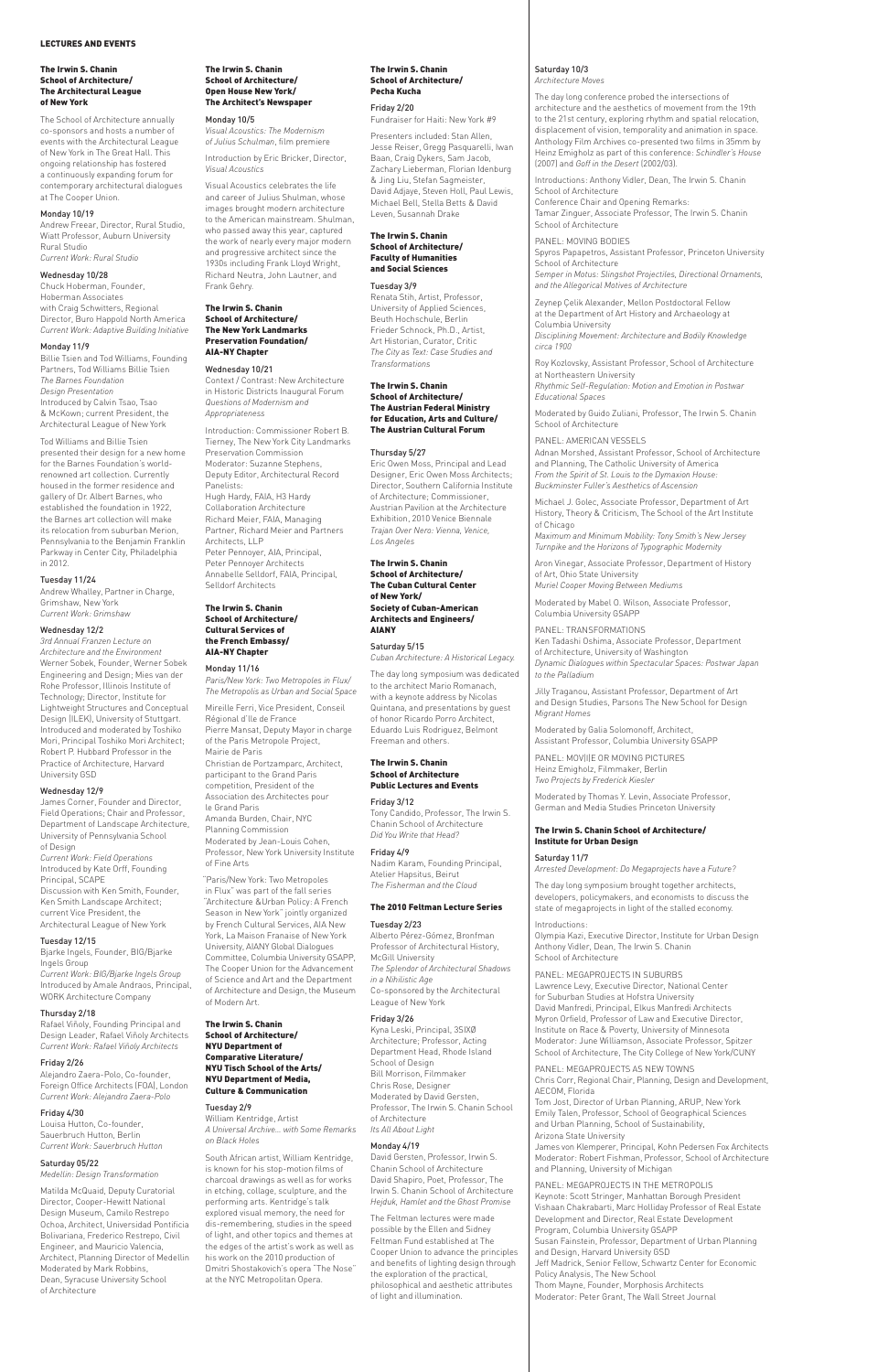#### **EXHIBITIONS**

#### **Architecture at Cooper 1859–2009**

Peter Cooper's vision for The Cooper Union, outlined in his letter to the Trustees and presented with the Deed of Trust for the institution on April 14, 1859, and expanded in his opening address on November 2, established the framework for what has become a rich institutional history in a building "entirely devoted... to the advancement of Science and Art.

23 October–4 December 2009 The Arthur A. Houghton Jr. Gallery

From the opening of the Foundation Building to that of the school's newest building at 41 Cooper Square, architecture has supported the unique pedagogy of art, architecture, and engineering at The Cooper Union for the Advancement of Science and Art. The education of architects, from the first drawing classes of 1860, to the five-year undergraduate professional degree program, and the new post-professional master's program, has been informed by and reflected in the careful design and re-design of the school's buildings.

This exhibition traced the reciprocal relations between architectural education and the architecture of The Cooper Union, examining the history of its successive building projects side by side with its evolving pedagogy. Throughout this history, the studios, classrooms, laboratories, and lecture rooms for the educational programs have been complemented by three other programmatic components established by Peter Cooper in his Deed of Trust—a reading room, galleries of art and scientific collections, and The Great Hall—all of which continue to inform the mission of The Cooper Union today.

Curated, designed, and installed by the School of Architecture Archive, the exhibition included recently re-discovered original drawings and blueprints for the Foundation Building, hand written letters specifying its innovative steel structure and newly created digital models as the building was originally built in 1859 and reconstructed and renovated through 1891. Blueprints for the 1974 renovation annotated by John Hejduk, architect for the project and the first Dean of the School, were exhibited publicly for the first time. Accompanying these documents was a comprehensive view of the educational programs, exhibitions, and publications developed at the school over its 150-year history.

The Cooper Union has undergone significant change approximately every 50 years since its founding. At each of these moments, a school with needs for new or modernized educational space has responded with the construction of a new building: the Abram S. Hewitt Memorial Building, completed in 1912, shortly after The Cooper Union's semicentennial; the Engineering Building at 51 Astor Place,

completed in 1960 following the centennial celebrations; and the academic building at 41 Cooper Square, opened in conjunction with the 2009 sesquicentennial. These physical transformations have also supported key moments in the evolution of the architecture program, for example, the development of the accredited Bachelor of Architecture degree in 1964, the establishment of an autonomous School of Architecture in 1975, and the launch of a post professional graduate program in 2009.

The School of Architecture continues the great experiment begun by Peter Cooper in 1859. Its pedagogy, which has influenced the study and teaching of architecture worldwide, continues to evolve, as students and faculty explore the potential for architecture to engage the increasingly urgent demands of threatened environments and our changing world.

# **Tony Candido: The Great White Whale is Black**

2 February–13 March 2010 The Arthur A. Houghton Jr. Gallery

Through a selection of work spanning over five decades, Irwin S. Chanin School of Architecture Professor and Painter/Architect Tony Candido presented his visionary idea of the interplay between humanity and the contemporary environment and what the future of architecture could be in The Great White Whale Is Black." The exhibition focused on Candido's calligraphic brush and ink painting which have been an important part of his output since1967. A bold expression of one man's life vision, the exhibition illustrated Candido's commitment to art and architecture, and included the following works selected by him:

Cable Cities—visionary paintings and drawings of broad sweeping structures which he views as part of the geography, and through which we can regain our landscape;

Asahikawa Heads—large calligraphic brush and ink heads, previously exhibited in 1998 at the International Design Forum (Japan), were on view for the first time in the U.S.;

Abstract Brush Strokes—for Candido, the brush stroke is the concrete formative element through which a reality far greater than the apparent is realized;

Double Images—paintings and drawings motivated by Candido's sense of what he sees as the duality in man's mind of nature and the abstract;

A selection of student designs for the Urban Farm, a project that Candido conceived and introduced at The Cooper Union in 1998, was also part of the exhibition.

Tony Candido received his Bachelor of Architecture from the Illinois Institute of Technology under the directorship of Mies van der Rohe and training in City Planning under the directorship of Ludwig Hilberseimer. He made the first design for Konrad Wachsmann's Air Force Hangar's longitudinal elevation under Wachsmann's supervision. He was an Architectural Designer with I.M. Pei from 1954-57 and amongst other projects, designed a single support 180-foot diameter steel and glass structure—a first. Candido also made a major contribution to the design of the U.S. Pavilion by Davis-Brody Architects for Expo '70 in Osaka, and went to Japan in 1969 to supervise its design and construction. In 1957, Candido decided to work independently in his painting studio, where he continues today.

#### **Team Room On View: The NAAB Re-accreditation Site Visit** 15 April–22 April 2010

The Arthur A. Houghton Jr. Gallery

From 10 April until 14 April 2010, the School of Architecture hosted a Visiting Team from the National Architectural Accrediting Board as part of the re-accreditation of its professional degree program, which occurs every six years. The Houghton Gallery served as the site of the Team Room for the presentation of the entirety of the Bachelor of Architecture curriculum, including detailed pedagogical objectives, syllabi, and lecture notes provided by each member of the faculty, and student work for all courses and studios from fall 2006 until the current academic year. Over one hundred and twenty design projects from all five years of the design sequence were presented to the team, in original form (both drawings and models), as panels and as 11"x17" booklets. The installation exemplified the multiple opportunities for synthesis and integration between the design studio and lecture courses, and demonstrated with passion and clarity the depth, rigor and continued inventiveness of student work at the school.

#### **European Castles from the Eleventh to the Sixteenth Centuries: A selection from the Lantern Slide Collection of The Cooper Union School of Architecture Archive**

November 2009–February 2010 3rd Floor Hallway Gallery

The exhibition, curated by Barb Choit, School of Architecture Archive, was a re-presentation of a show originally installed by Cynthia Hartline in 1999. The show depicts a variety of Medieval and Renaissance castles from both Eastern and Western Europe. Images of these primarily heavy stone structures were selected from The Irwin S. Chanin Architecture Archive Lantern Slide Collection, a collection of 10,000 black and white glass slides.

- 1 Architecture at Cooper 1859–2009 Installation
- 2 Architecture at Cooper 1859–2009 Detail
- 3 Team Room On View, Installation 4 The Great White Whale is Black
- Detail 5 Team Room On View, Installation







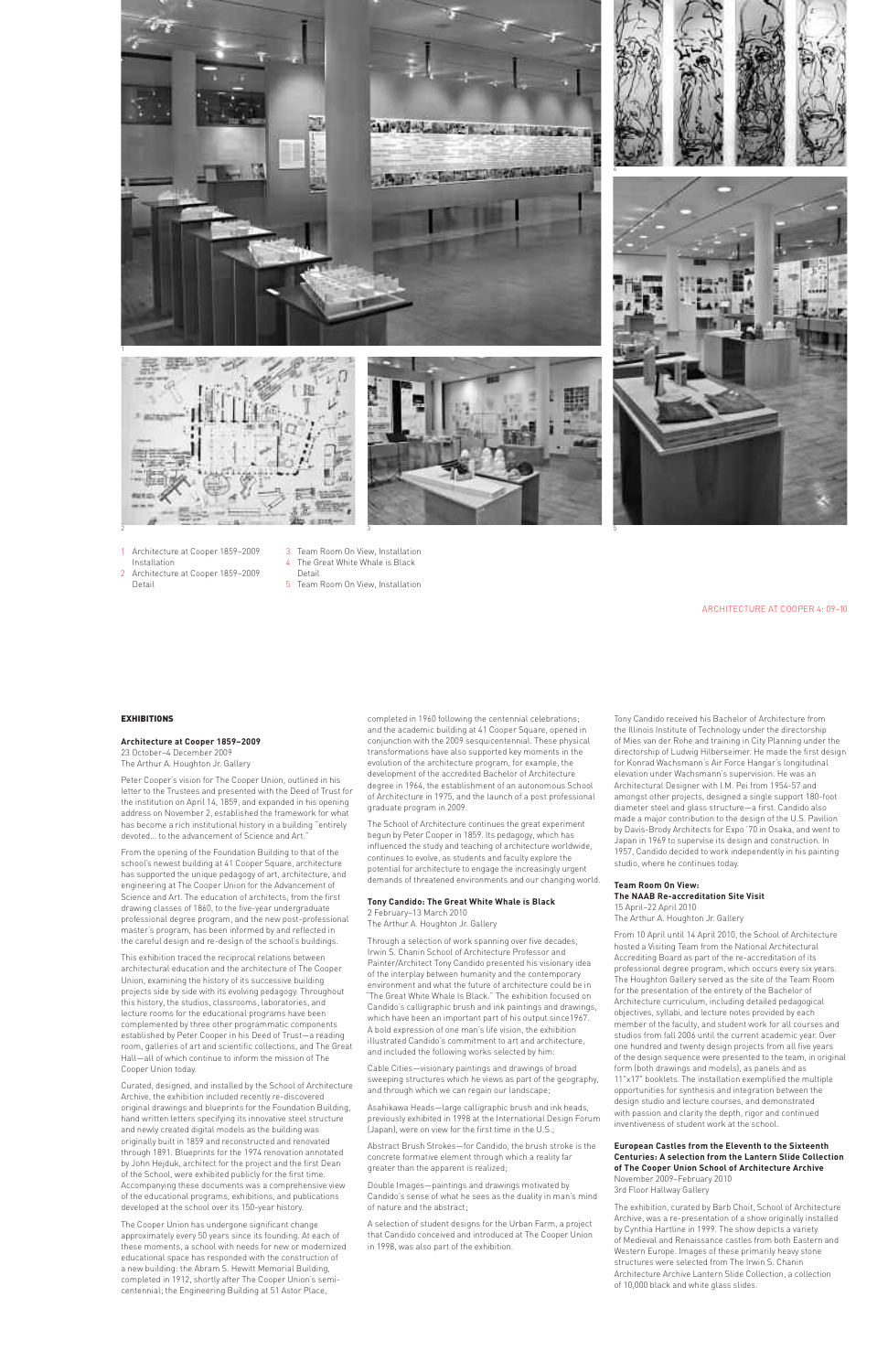#### **ARCHITECTONICS: FALL SEMESTER**

Professor David Gersten Professor Aida Miron Professor Anthony Titus Professor Uri Wegman

This year, through a series of questions we created a situation, we built a 'place to draw.'

1. Working with the tools of drawing, construct a plan and a section of the tools of drawing at full scale.

2. Working with the tools of drawing, construct a plan and a section at full scale of the tools of drawing capturing their

motion as they draw themselves. 3A. Construct a drawing at full scale that captures the particular choreography of the instruments of drawing and the body in motion as a spatial/temporal structure. 3B. Film the construction of (3A) from three station points: plan view, lateral view, and transverse view. 3C. Construct a singular image from still frames extracted from each of the three films of (3B).

#### A plan of a photograph, is a straight line?

Define a strategy, a theory of distance. 4. Construct three critical vertical sections and three critical horizontal sections cutting through the photomontage constructed for (3C) as an artifact.

5A. Working with the drawings from (4), construct an

axonometric of the space of drawing contained within the photomontage.

5B. Print the original photomontage (3C) the size of your drawing surface.

Each individual then proposed an initial spatial and programmatic strategy for constructing 'a place to draw' within his/her site. This required imagination, articulation and definition of a particular mode of drawing, its spatial requirements, conditions and manifestations. Modes of drawing included all two-dimensional articulations of space. The formation of the community was organic. Through the many interventions a position emerged, an ethic, a material imagination of the social contract. As Charles Olson said of Herman Melville: "He was a beginner interested in beginnings...

6A. Mount the large photomontage on your drawing surface, set your drawing board to a fixed angle (horizontal, vertical or any angle between). Consider everything below the hinge to be a solid, consider the space of drawing to have the capacity to penetrate the drawing surface and cut voids. 6B. Working with the drawings from (4) and (5A), construct two critical vertical sections, two critical horizontal sections and one axonometric of the space of drawing in the particular condition of the: solid/void/drawing/table/site.

#### Clear a space, define a site

The representation is the social space

7A. Within the studio, clear a space that is 13.5'x18.5'; within this clearing construct a two dimensional frame 90"x150"; within the frame layout a grid of 30"x30".

7B. Working together, construct the following drawing: one plan of the first year area of the studio (30'x50' area) including the existing columns of the studio and each individual's (desk/site) projected spaces of drawing at the scale 3"=1'.

7C. Working with the drawings of (4) and (5A), construct one critical vertical section, and one axonometric of the space of drawing in the particular condition of the: solid/void/drawing/table/site at 3"=1'-0".

#### Raise the roof beams, construct a horizon

8A. Within the studio clearing, construct a frame to elevate the two-dimensional plan.

8B. Working together, construct the following drawings: eight vertical sections of the reconfigured first year area of the studio (30'x50' area) at 3/4 full scale. These drawings are to be constructed by the entire class in a selforganized manner.

9A. Read the elevated plan at 1/2"=1'. Read the sections at 1 1/2"=1'.

9B. Articulating a program: 'A Place to Draw'

#### **ARCHITECTONICS: SPRING SEMESTER**

Professor Lebbeus Woods Professor Aida Miron Professor Anthony Titus Professor Uri Wegman

Le Corbusier's dictum sums up well the spirit and focus of this studio course:

- Architectonics, Fall
- 2 Architectonics, Fall
- 3 Architectonics, Fall
- 4 Architectonics, Spring
- 5 Architectonics, Spring 6 Freehand Drawing, Fall
- Design II, Spring
- 8 Descriptive Geometry, Spring
- 9 Design II, Fall
- 10 Design II, Spring 11 Design II, Spring
- 12 Design II, Fall
- 13 Design II, Spring

*Architecture is the masterly, correct, and magnificent play of volumes assembled under light.*

"Masterly" refers to the architect's deep understanding of a passion for geometric volumes, a prerequisite for deploying them well in architecture. Architectonics should deal with the basic volumes—cube, cylinder, pyramid, and cone.

"Correct" refers to the discipline imposed by the volumes themselves, an understanding and appreciation of the precise rules governing their formation. It also refers to the appropriate uses of different volumes to different uses, both private and social.

"Magnificent" refers to the capacity of the volumes to inspire our emotions, imaginations, and idealism. Precise geometric volumes are supreme human inventions. They link us with the very sources of human creativity.

#### **FREEHAND DRAWING**

Professor Michael Webb Professor Jane Lea

To the students:

Birds fly. Fish swim. Architects draw. It's as simple as that. The drawing is the medium through which the design, existing in the architect's mind as an inchoate jumble of thoughts and scraps of idea, both borrowed and original (mostly borrowed), gets precipitated on to the two dimensional surface of a sheet of paper (here the word 'precipitated' is meant to be understood in its purely meteorological sense as: "atmospheric moisture condensed from water vapor by cooling and deposited as rain, dew, etc."). And, in the act of precipitation, the idea becomes tangible, coherent and, above all, communicable, both to others and to the drawer. Sit with an architect in a Starbucks and he or she will start sketching on a paper napkin their latest, but as yet unprecipitated, creation. You may believe it is solely for your benefit, but you would be only half right… the sketcher is trying out, testing… and asking whether the rain or the dew is worthy of the thought, or, more worryingly, whether the idea itself is worth anything at all.

It is that above-mentioned type of drawing, that magical transformation from the incorporeal to the corporeal, drawing's supreme act, that we would like to emphasize in this drawing course. At the outset you may well feel tha the medium is in control of you; that you are almost frightened to make a line, that very first line! By the end you may sense a certain graphic self-confidence that defines mastery over the medium. Drawing then becomes sheer delight, a way of relaxing, even.

The drawing boards are gone from the architectural office today. The draftsmen who could spin their pencils (to keep the point sharp) while running them along the edge of a tee square on a sheet of tracing linen are no more. As you probably know, it is now all digital. Nevertheless it is vital for an aspiring architect to learn the art of drawing by using the hand… the coordination between the eye, the hand and the brain. Doing a drawing on the computer is always a joint operation; meaning that you are using your own skills in terms of producing the image… but you are also using those of the original programmers i.e. those who devised the program initially… unsung genii like Photoshop's Mark Knoll, Stephanie Schaeffer et. al., …their names appear whenever you open up Photoshop. The result of all this is the ability to, say, make a perspective projection without the slightest understanding of what a perspective is.

We want you to think of drawing, not only as a means of conveying an idea existing in your head or of an actual thing existing in space, but as a means of developing that idea or thing.

# **STUDIO COURSES**

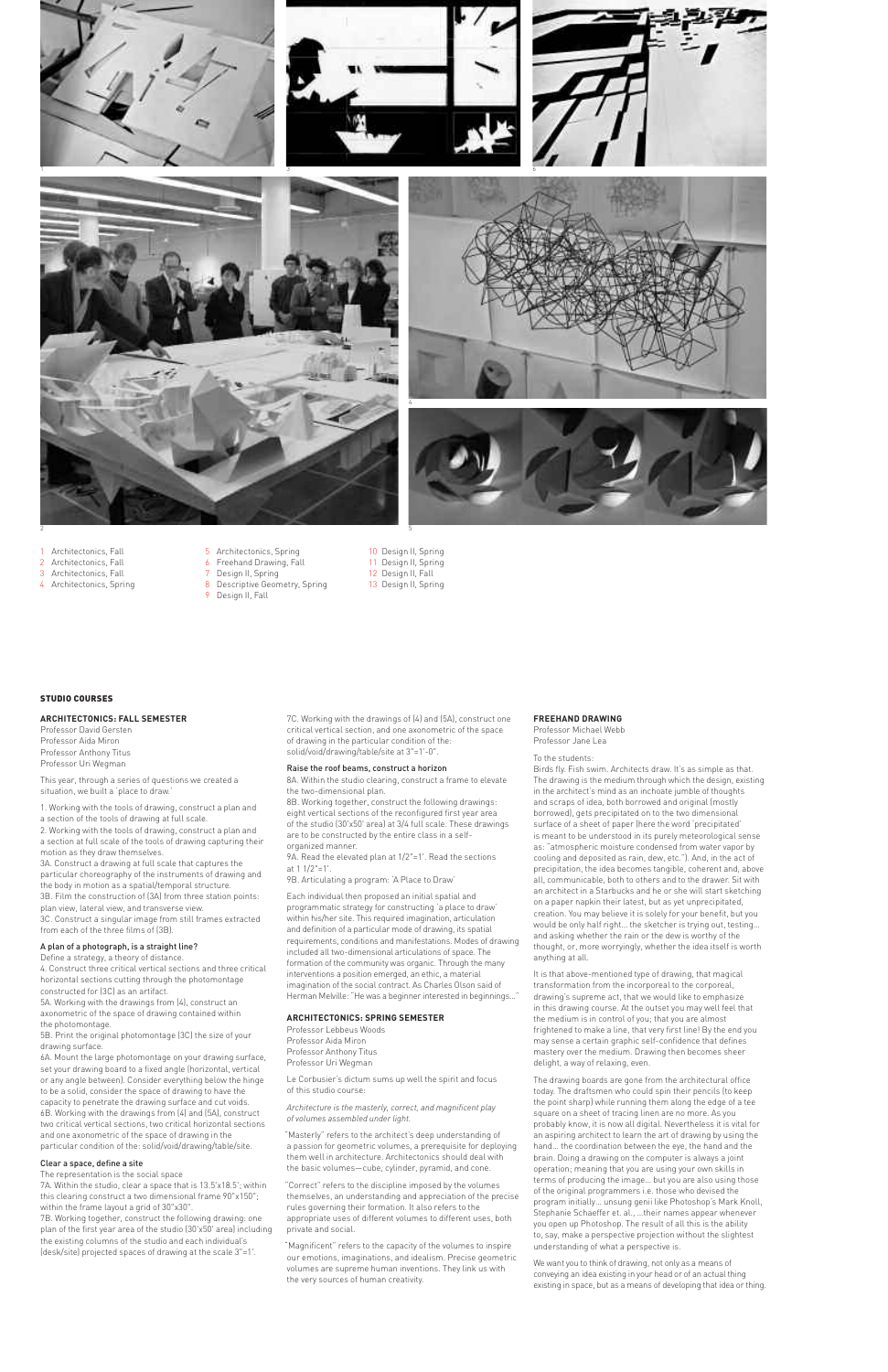#### **DESCRIPTIVE GEOMETRY AND COMPUTER APPLICATIONS** Professor Michael Young

*The plane known through its traces.*

This year long course develops the student's knowledge and skill in architectural representation through a close examination of the geometric procedures that underlie representation. The students are encouraged to develop a critical and creative approach to understanding the relations between conceptions, perceptions, tools, and techniques.

In the fall semester of this course we explored the geometrical underpinnings of architectural representation. The course covered the Plane Geometries of Euclid, basic algorithmic procedures, Mongean Descriptive Geometry, Axonometrics, Perspective and Projective Geometry. Simultaneously, research was opened into the relations between manual drawing and digital modeling. The coursework was documented in a series of notebooks that the students generated through weekly drawing assignments. These notebooks organize the material of the course into a document that the students will be able to continually reference throughout their architectural studies.

The spring semester investigated the historical and theoretical issues at stake in these systems of geometry and representation. This proceeded in a series of three-week ns. Each new theme was introduced through a lecture and a discussion focused on specific readings related to the topic at hand. The second class consisted of individual desk crits, with the third class as a pin-up review of the drawing experiment. The themes of these 5 sessions were: Plane Geometry, Interrelated Projections, Intersection & Surface Development, Axonometry, and Perspective Projection.

# **DESIGN II: FALL SEMESTER**

Professor Michael Young Professor Lydia Kallipoliti Professor Pablo Lorenzo-Eiroa

The fall semester of the Design II studio addressed formal, programmatic, material, and energetic issues in relation to architectural tectonics.

The studio explored the relations between matter and force, geometry and sensation in relation to the dynamic ideas first put forward in 19th century physics. These theories and experiments fundamentally questioned the categories of energy and matter, wave and particle, continuity and discontinuity.

Scientific developments of the 19th century, like Nikola Tesla's generators and Michael Faraday's experiments with magnetism, were examined so as to conceptualize space

through energies—sound, light, and gravitational, electrical and magnetic fields. Subverting a traditional understanding of immaterial energies, the studio analyzed dynamic environments as emergent mediums. Environments are understood as twofold: the immediate spatial ecologies of bodies, architecture and territories, as well as projected spaces of dynamic force.

The studio began with four problems requiring creative solutions to sets of constraints, each one related to specific tectonic, programmatic and material conditions. Our emphasis was on the process itself as a project, leading to concrete, verifiable proposals. Each problem required an investigation of representational techniques in relation to a developing design concept.

The four problems developed from each other leading to a mid-term review. The second half of the semester introduced the program of a small study and research center dedicated to the work of Nikola Tesla located at the site of Tesla's former Wardenclyffe Tower on Long Island.

Starting in Colorado Springs in 1899, Nikola Tesla began experimenting with larger and larger Resonant Transformers. In 1901 Tesla began the construction of a "World Telegraphy Center" in Wardenclyffe, Long Island. The stated goal was wireless transmission of radio signals across the Atlantic. Tesla always referred to this as the "wireless transmission of information," with the ultimate goal being the wireless transmission of energy. Crucial for the development of the projects were the relationships established with the artifacts existing on the site, principally, the original laboratory building designed by Stanford White and the existing Tesla tower foundation.

#### **DESIGN II: SPRING SEMESTER**

Professor Guido Zuliani Professor Pablo Lorenzo-Eiroa Professor Yeon Wha Hong

The activity of the spring semester Design II studio was dedicated to the exploration and discussion of fundamental elements, structures and strategies of architectural composition and the conditions of their tectonic and spatial actualizations.

The studio assumed an inductive and anachronic approach, focusing on the formal analysis of fifteen seminal case studies of modern architecture. The architectural analysis of the fifteen projects, all of which were individual houses, was organized in three different but correlated phases. Throughout the entire semester the analytical work was supported and expanded by weekly presentations and class discussions on the formal and conceptual tropes emerging from the students' work.

The first phase of the exercise was dedicated to the acquisition of an accurate knowledge of the assigned case study through the re-drawing, in 1:50 or 1/4"=1' scale, of the project's basic documentation in plans, elevations, sections and sectional axonometric. This phase was then completed with the realization, in the same scale, of operable models, which intended to concretize a preliminary understanding of the overall organization of the architectural objects.

The second phase of the exercise focused on the formal analysis of the plan. Different sets of analytical paths were followed and geometrical, typological and transformational analyses were then applied and considered, individually or in their reciprocal relations, as the instruments for the comprehension of the unique syntactic and spatial quality of each single architecture within itself and in relation to the exterior space.

The third analytical phase consisted of the verification and development of the third dimension of the result of the plan analysis. The aim of this last phase, carried out by means of sectional drawings and models, was to further the results of the planimetric analysis toward the identification and concretization within the tectonic and spatial language of architecture, sets of syntactic units able to organize a collective architectural lexicon, a potential anthology of architectural aphorisms or epigrams.

Projects list:

1) Villa Moissi, Venice—A. Loos (1923)

- 2) Maison Tzara, Paris—A. Loos (1926)
- 3) Villa for the XIII District, Wien—J. Frank (1926)
- 4) Villa Meyer, Neuilly-sur-Seine—Le Corbusier (1926)
- 5) Villa Curutchet, Mar del Plata—Le Corbusier (1949)
- 6) Gericke House, Berlin—L. Mies van der Rohe (1932)
- 7) Hubbe House, Magdeburg—L. Mies van der Rohe (1935)
- 8) Villa at the Lake Shore, V Triennale di Milano G. Terragni (1936)
- 9) Villa Bianca, Seveso—G. Terragni (1937)
- 10) Texas House 3—J. Hejduk (1954–1960)
- 11) Texas House 5—J. Hejduk (1960-1962)
- 12) House II, Hardwick-VT—P. Eisenman (1969)
- 13) House VI, Cornwall-CN—P. Eisenman (1972)
- 14) Villa Dall' Ava, Paris—R. Koolhaas (1991)
- 15) Maison à Bordeaux, Bordeaux—R. Koolhaas (2001)

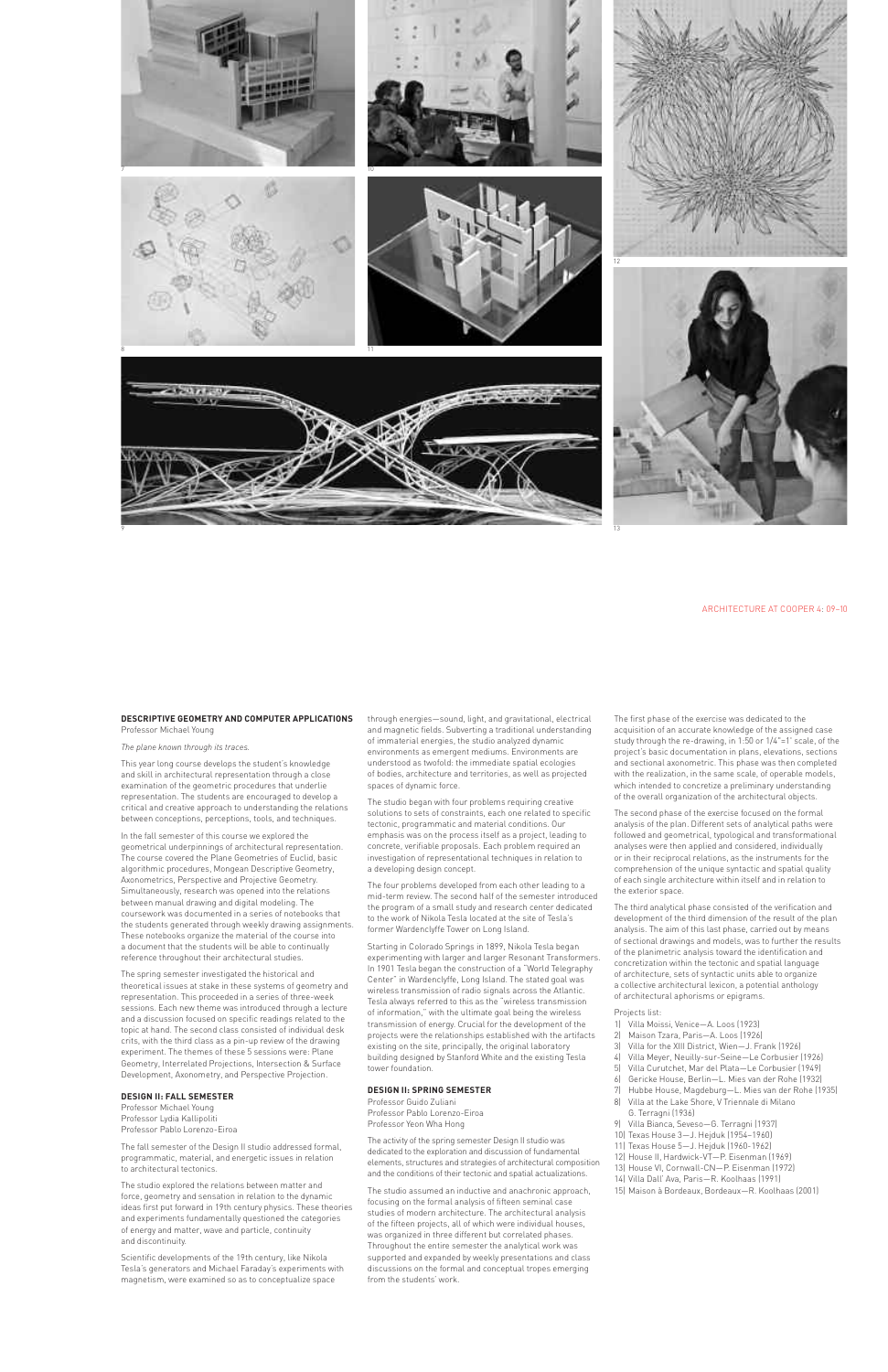# **DESIGN III: FALL AND SPRING SEMESTERS**

Professor Anthony Vidler Professor Stella Betts Professor Lyn Rice Professor Laila Seewang

Professor Samuel Anderson Professor Elizabeth O'Donnell Professor Ashok Raiji Professor Stephen Rustow

#### ARCHITECTURE IN DETAIL

During the span of the year, we studied architecture in detail. That is, architecture treated as a complete and synthetic design project, in depth and breadth, conceived as a material art. Our investigations ranged from detailed analyses of existing or projected buildings to the design of parts and wholes of buildings for a range of different purposes, domestic and public. At intervals during the semesters, and with the help of visiting professors to the studio, the projects focused on particular aspects of the architectural synthesis, emphasizing context, human desires and spatial arrangements, environmental issues and technological needs, structural logics, and material assemblies.

Architecture is the *art* of realizing in three dimensions, and in more or less durable materials, spaces for human habitation, in their appropriate ecological and sustainable form.

A successful architectural *idea*—drawn or modeled, abstract or detailed—already contains the potential for this realization, anticipating the way in which organic and inorganic material will manifest the idea, in general and in detail.

The art of architecture lies in the (apparently) effortless resolution of the complex demands of human occupation in natural and man-made environments, in order to produce spaces that poetically enhance the acts of life.

#### Drawing from Memory

In the first project, students were asked to draw at 1/8 in scale in axonometric projection, the house or apartment in which they lived as a child and remember best. If there was more than one, they selected the house of which they had the happiest (or alternatively, the unhappiest) memories. While the first project was drawn, a comparison was made with the modeled version of memory space developed by the L.A. artist Mike Kelley.

Taking the precedents analyzed in Project 2 (Analysis), "Re-Design" the habitat in order to accommodate a family with three children. One parent is an artist, the other, an academic. From time to time the family will receive visits from relatives, some elderly. Each architect will be assigned a client from the studio team, and will interview the client as to needs, desires, and aspirations for the Re-Design habitat they have just purchased.

Mike Kelley's "Educational Complex" now in the collection of the Whitney Museum of Modern Art, was constructed by a process of (1) remembering from memory the spaces in which he grew up and was educated, and then (2) imposing on the first model the actual spaces according to real dimensions. The result was a small city, with holes and gaps, telescoping and superimposition, a kind of three-dimensional "collage-city" (Rowe) or better an "analogous city" (Rossi).

Questions to ask and *answer in the drawing*: What was the (urban, suburban, rural) context? What was the climate? Towards what view or views did the windows face? How was the habitat heated, cooled, ventilated? How did the circulation work from the entryway? What were the scales of the spaces in relation to the body? Who lived there? What were their favorite spaces?

#### Habitat Analysis

In the second project, students were asked to analyze already designed habitats according to a strict sequence of questions five each. Working in pairs, each pair with one historic and one contemporary habitat, students developed five drawings for each project, ten drawings in all. The first drawing of each habitat articulated the first question of each, and so on. But the first question for each was the most important, and the two drawings (one historic, one contemporary) emphasized this accordingly. In this way, the class discussion of the analyses was organized either according to each habitat, each pair, or the series of drawings articulating a particular question.

The pairs of projects analyzed included: DESERT HABITAT: Albert Frey, House II, Palm Springs, CA, 1963–64; Wendell Burnette, Burnette Studio Residence, Phoenix, AZ, 1995

INHABITED HABITAT: Rudolph Schindler, Schindler Chase House/Kings Road, West Hollywood, CA, 1922; MVRDV, Double House, Utrecht, Netherlands, 1997 CONSTRUCTED HABITAT: Frank Lloyd Wright, Fallingwater, Bear Run, PA, 1934,1938,1948; OMA, Maison à Bordeaux, Bordeaux, France, 1998

AMBIANT HABITAT: Le Corbusier, Villa Savoye, Poissey, France, 1928–29; UN Studio, Mobius House, Het Gooi, Netherlands, 1993-1998

INSIDE-OUT HABITAT: Alvar Aalto, Summer House, Muuratsalo, Finland, 1953; Ruye Nishizawa, Weekend House, outside Tokyo, Japan, 1998

FORMAL HABITAT: Rietveld Schroder, Rietveld Schroder House, Utrecht, 1924; Peter Eisenman, House VI, Cornwall, CT, 1975

#### Re-Design

Working in model, after deciding on the general accommodation and environmental requirements of the Re-Design, confer with your client as needed. You may add to the original habitat, extend it, re-organize its interior, bring a "parasite" to it, inside it, or beside it, finally, construct another structure on the same site. All Re-Designed habitats should be brought up to contemporary environmental, sustainable, and accessible standards. An easy to understand mini-code book will be given to each architect.

#### Collective Habitat

Project IV concentrated on the construction of collective habitats in the form of a New York apartment building. The program: five floor-through apartments, each with accommodation for a family of two adults and two children, live-work space, minimum one-and-a-half baths; roof garden (green roof) with children's play space; small coffee-shop on first floor with separate entrance.

The object for this design problem was not to invent a new form of apartment living, but to work with, modify and transform, typical distributions of attested quality. Students adopted one, or aspects of more than one, from a series of precedents and worked with it as a "template" for their design.

Students selected one of six sites in lower Manhattan. Particular attention was given to the following: Code requirements for the area of the site—bulk, height, accessibility, egress, and room/window requirements; context of the site—street front and rear set-back requirements; circulation into and through the apartment; disposition of living spaces; light, air, and access to outdoor space; heat loss and gain through front and rear envelopes.

#### Chelsea Kunsthalle

Kunsthalle is, generally, in German speaking regions a term for a facility mounting temporary art exhibitions. Some are funded or supported by a local Kunstverein, an art association of local collectors and artists.

In this final project of the year, the program was for a small exhibition facility envisaged along the lines of the European "Kunsthalle." The planned exhibitions would range from works on paper to large-scale sculptural and architectural objects. The client was formed of a conglomerate of European institutions wanting a foothold in New York for the display of a wide range of global art and architecture, and seizing the opportunities offered by the recently re-built High Line for public access and visibility.

The program included: entry/lobby, shop/bookstore, 2 large galleries at 4500 sq. ft. and 2 small galleries at 1500 sq. ft., a collections library, educational classrooms, theater/ auditorium, special event space, a project room for visiting artists, café, and staff areas/offices.

1 Design III, Spring

- 4 Building Technology, Fall
- 2 Design III, Spring 3 Design III, Fall
- 5 Design III, Fall 6 Design IV, Fall
- 7 Design IV, Fall 8 Design IV, Spring 9 Design IV, Spring









|                | ÷<br>÷ |
|----------------|--------|
| <b>IS</b><br>F |        |
|                |        |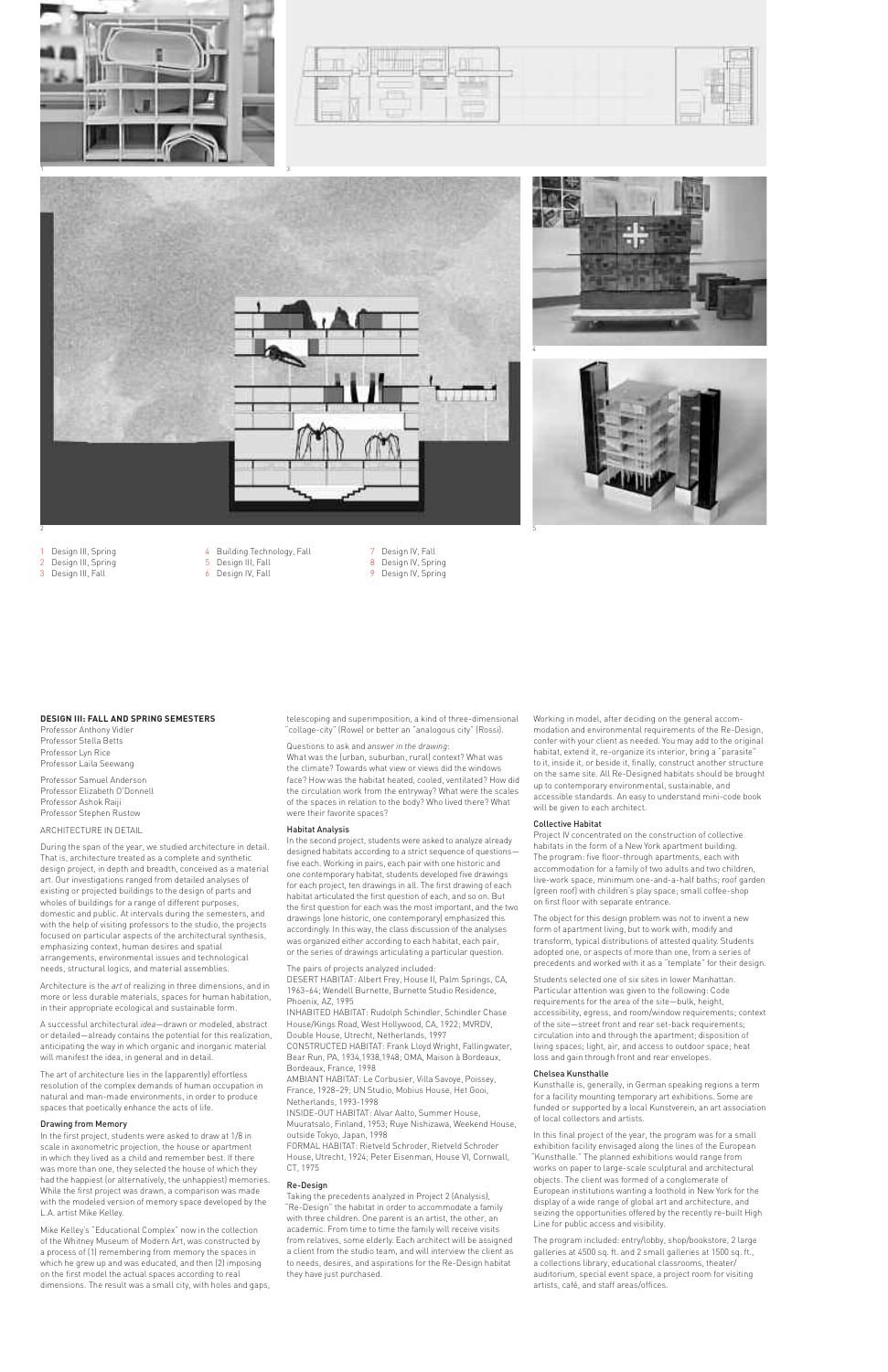#### **DESIGN IV: FALL SEMESTER**

Professor Diane Lewis Professor Peter Schubert Professor Mersiha Veledar

VUOTARE—"TO VOID" THE ARCHITECTURAL IMPACT OF THE DEFINED VOID IN THE URBAN FABRIC PROGRAM: THE CIVIC INSTITUTION AS INSTITUTIONALIZED VOID

Vuotare—a verb: to empty, to drain. Given: Three linear stretches of Manhattan along three avenues: Fifth Avenue, Park Avenue, First Avenue. Each Avenue should be considered north to south, from 23rd street to 59th street, Consider the area that is one-and-a-half city blocks east and west of each avenue.

Find the Sanborn maps of your selected avenue from two different eras.

A. SELECT A LOT OF ANY SIZE AND CONSIDER IT A VOID. Study the impact of that void upon the surrounding urban fabric. Based on your observations, propose a massing and a program that "institutionalizes," secures, the position of at void as memorable, important and energized in the Manhattan grid.

Please remember that you may represent the site elements such as existing, proposed, and previously existing structures and artifacts, streets, geography, etc., according to your "reading" of the facts of the site. This will be discussed in studio to insure that you can implement different still life conditions of the urban fabric within the foundation of the structural base that you fabricate. The art of designing structure for Manhattan; a tectonic result autonomous from the pressure or evidence of real estate forces; resisting "the pressure of the lot line."

#### B. SELECT A LITERARY TEXT ON THE VOID

Each project will be delineated by a 22 inch square of urban fabric at 1/32nd inch=1foot. The model should be constructed with all masses present so that it can be photographed before the implementation of the proposed void and with the void as the starting point for your redefinition of the surrounding masses and voids to implement your programmatic and structural intervention.

Plans and sections, drawn at the same scale as the model, as well as plans and sections at 1/8th inch=one foot.

A 6 foot square drawing of the street level entry condition, drawn freehand at 3"=one foot.

An "Urban address" plan, delineating the position of the void relative to the avenue from 23rd to 59th street or any other significant relationships in the Manhattan grid of masses and voids.

Any important sketches, views, or details.

FACTS, STRUCTURE-SELECTIVE CONSTRUCTION OF SITE CONDITIONS THROUGH TIME AND SPACE

Ron Herron wrote the above scenario to describe his entry for the 1985 Shinkenchiku ideas competition for "A House for the Year 2001," which he called "Robohouse.

Seagrams, Lever, Paley Park, 666 Fifth Avenue, Chase Plaza and a number of other architectural achievements have set the level for overcoming the restrictions of the real estate boundaries of the Manhattan lot. These structures use mass to enunciate a civic void as the characteristic element of the project.

These definitive prototypes were achieved with the application of the radiant city section and free plan at street level, and each provide a civic open space to accompany the principal programs. This challenge to design an inhabitable void insured by inhabitable mass requires an implementation of both tectonics and program. The objective is to learn how to achieve a mix of commercial, domestic, and civic interaction

within the "given"—a reading of the potential of existing conditions and exact surroundings within the real-estate generated cacophony of the Manhattan grid.

#### **DESIGN IV: SPRING SEMESTER**

Professor Dennis Crompton Professor Urtzi Grau Professor Georg Windeck

Excerpt: *It was 9pm on a cold winter's evening. The sky was dark and stormy, full of snow. I approached the house with great excitement. It appeared to dematerialise, lit in indescribable colors, the light spread out and mixed with the night. As I walked along the path, it glowed one meter ahead and one meter behind, following me as I walked. The front door slid open, emitting a warm, friendly, welcoming light. My host appeared at the opening and invited me in. …After dinner we wandered around the house, moving rooms, screens and other elements at will, making enclosures and layering space, changing colour, surface and texture on command. The house was warm and friendly and totally responsive. As I left, I reflected on the Robohouse. "A style for the year 2001" is irrelevant. Style has always been irrelevant. The Robohouse is of its time. The past is only the starting point for the future.*

The Design IV spring semester explored the "Responsive Environment" at scales from domestic to urban through three projects. In the first project, students were to consider the domestic and social situation that was envisaged in the Ron Herron quotation, reinterpret it, and then extend it by suggesting a further four scenarios (not necessarily related) which described a variety of other activities or events which might occur within the same domestic scale environment. The concluding study of the dwelling and the research were brought together in a set of drawings, which demonstrated the realization of the intentions suggested in the students' original scenarios.

The second project explored the historic form that has been seen for many centuries where people gathered to engage in a celebration, exchange goods in a market or are entertained by the traveling fair. Examples of such events are: the country fair, fashion week, summer or winter fest, sporting event. Students were given the task of planning, designing and detailing installations for three such events in New York's local facility, the Javits Center, while accounting for a re-staging at similar sites in other cities.

The final project addressed the City form as it has evolved over thousands of years with changing influences, which have produced the fortified city settlements of medieval Europe and the garden suburbia, which now envelops the urban softcentres of the 21st century. We speculated on the relationship between the real, physical worlds and the parallel, virtual, electronic, worlds, which we now all daily inhabit. We explored those aspects of urban form, which are most closely related to architecture and the relationship of individuals and communities to their immediate, responsive environments. The focus of this study program had three critical components: the High Line, the West Side Hudson Yards, and the extension of the No. 7 Subway Line to 34th Street and Eleventh Avenue where all three of the elements will eventually meet. This co-incidence suggested that a new interchange node would be established opening up this area of Manhattan to intense multi-use development. Individual projects, inserted into this context were suggested. Their purpose was to strategically trigger future interventions.

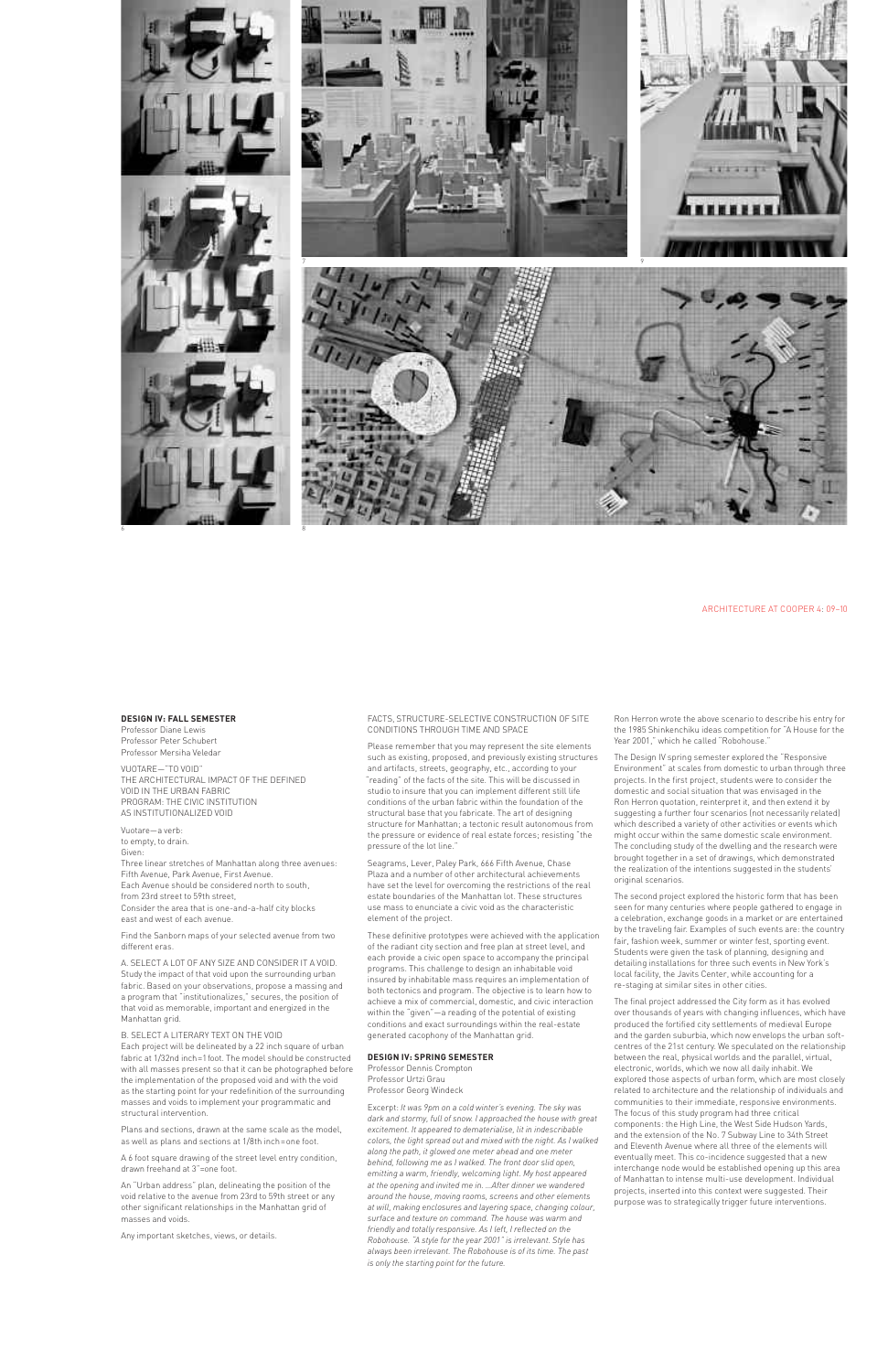…At first we are made to believe that this architect deals with earth and sky. He digs down into the earth and he builds up into the sky. At first, we are made to believe that this man understands the shadows of the underground and reflects the light of the opaque overcast atmosphere. At first, we are made to believe that three elements—man standing, man sitting, man lying—are the prime conditions. Then we realize that Raimund Abraham's moment is that moment when the uppermost surface of the earth contacts the undermost surface of the sky. It is the moment of anticipation, the moment just before contact; the moment of maximum tensions and of maximum repose; the moment filled with passion and with gentleness, as with the Winged Angel of da Vinci, just touching Earth from the flight of the sky. Leonardo's painting, *The Annunciation* is anticipation, love, creation, mystery, and so is Raimund Abraham's architecture.

—John Hejduk, *Raimund Abraham, Architect*

For me, architecture is not a profession, but a discipline, and a school of architecture is not a place to prepare students for professional enterprises, but a forum for intellectual discourse and resistance: resistance against teachers, ideologies, and the gurus of the newest fashions.

And whether or not there is a crisis in our schools, we cannot separate the crisis within the discipline of architecture from the crisis in architectural education.

On the other hand it is too easy to accept the generalization of critical conditions, maybe because there is no crisis in architecture or in the education of architects, but rather a crisis of architects, educators and students who have succumbed to the seduction of professionalism.

When Wittgenstein said: "A teacher may get good, even astounding, results from his pupils while he is teaching them and yet not be a good teacher; because it may be that while his pupils are under his direct influence, he raises them to a height which is not natural to them, without fostering their own capacities for work at this level, so that they immediately decline again, as soon as the teacher leaves the classroom," you may assume that I am one of those teachers.

Either we try to teach the students the necessity to challenge first the limits of their imagination, to envision the impossible and to think as far as their thoughts can carry them, or we deny them the only thing worthwhile teaching: the poetics of architecture.

—Raimund Abraham, *The Enigma of the Muses*

# FATE

Idea and matter are the poles of architecture. Their future differs.

For thought, the idea prevails.

For matter it turns into waste. The idea is the manifestation of thought totally encased and protected by the individual power of its inventor but violated by the intention of implementation and consequently of its realization. The utterance of thought is silenced as soon as it is pronounced, while the silence of matter is violated by its own fate of decay.

> Space/Time like the Architecture that is based upon them.

Knowing that only what appears evident can be translated, the enigma of unknown fragments remains. Matter will only survive its own fate through the memory of desire: an adventure across the real and the imaginary, an adventure of work in pursuit of itself. While you build the wall you shall destroy the stones while your eyes long for the window you shall destroy the wall while you form sheets of glass you shall destroy the crystals while you extrude the iron bar you shall destroy the mountains of ore while you reach for the sky you shall destroy the earth.

THEORY

Theory is not only the supposition for the evolution of architectural thought, but the supposition for architecture itself.

Versus the archaic impulse for the protection against the forces of nature.

Versus the demand for utility.

Versus social servility.

Theory is the mechanism to search for the universal quality, the "ideal," as a condition of radical clarity in the anticipation and making of architecture.

This desire for the "ideal" envisions a program beyond utility, demanding a universal interpretation of architectural metaphors.

To draw architecture or to build architecture is ultimately the manifestation of the translatability of a poetic text of metaphors into architectural form.

But while the search for the ideal demands contemplation, critique, and experimentation, utility succumbs to the inescapable habit of routine. The conflict and confrontation between theory and practice forms the dialectical foundation for all attempts to think or to make architecture. The possibilities toward a vision of architecture are infinite.

It is the role of theory to question and confront the infinity of the imagination with the limits of the discipline of architecture. Written architecture. Drawn architecture. Built architecture. The illumination of enigmatic bodies.

#### ON DRAWING

A drawing for me is a model that oscillates between the idea and the physical or built reality of architecture. It is not a step towards this reality, and in this respect it is autonomous. However, for me there must be latent some anticipation of the physical reality and its commemoration of the idea. In this sense, an architectural drawing can never be rendered. On the contrary, it has to be constructed so that it reveals the idea of the syntactic form through the medium of lines, in much the same way it has to anticipate the sensuality of the material through the layering of color.

# EXPRESSION

What is the expression of a face?

Is it the surface? Is it the underside of the skin? Is it the skin itself? Is it the flesh under the skin? The bones? Or is it all that, which is the fulcrum of all the spaces in between.

If I could sharpen my pencil with my words, I would remain silent.

—Raimund Abraham, selections from *In Anticipation of Architecture: Fragmentary Notes*

- 1 Design IV, *House for a Geologist and an Astronomer*, 1996–97
- 2 Architectonics, *The Cartesian House*, 1984–85
- 3 Raimund Abraham at The Cooper Union, circa 1980
- 4 Architectonics, *End of Year Exhibition*, 1998
- 5 Architectonics, *House for*
- *Sergei Eisenstein*, 2002 6 Richard Henderson at a desk crit, circa 1989–90
- 7 Design III, Analysis, Melnikov, USSR Pavilion, 1995
- 8 Design III, Analysis, Le Corbusier, Ronchamp Chapel, 1988
- 9 Design III, Louis I. Kahn, City Tower Project, Philadelphia, 1996
- 10 Design III, Analysis, Le Corbusier, Le Palais Du Gouverneur Chandigarh, 1975–76





# **RAIMUND ABRAHAM 1933–2010**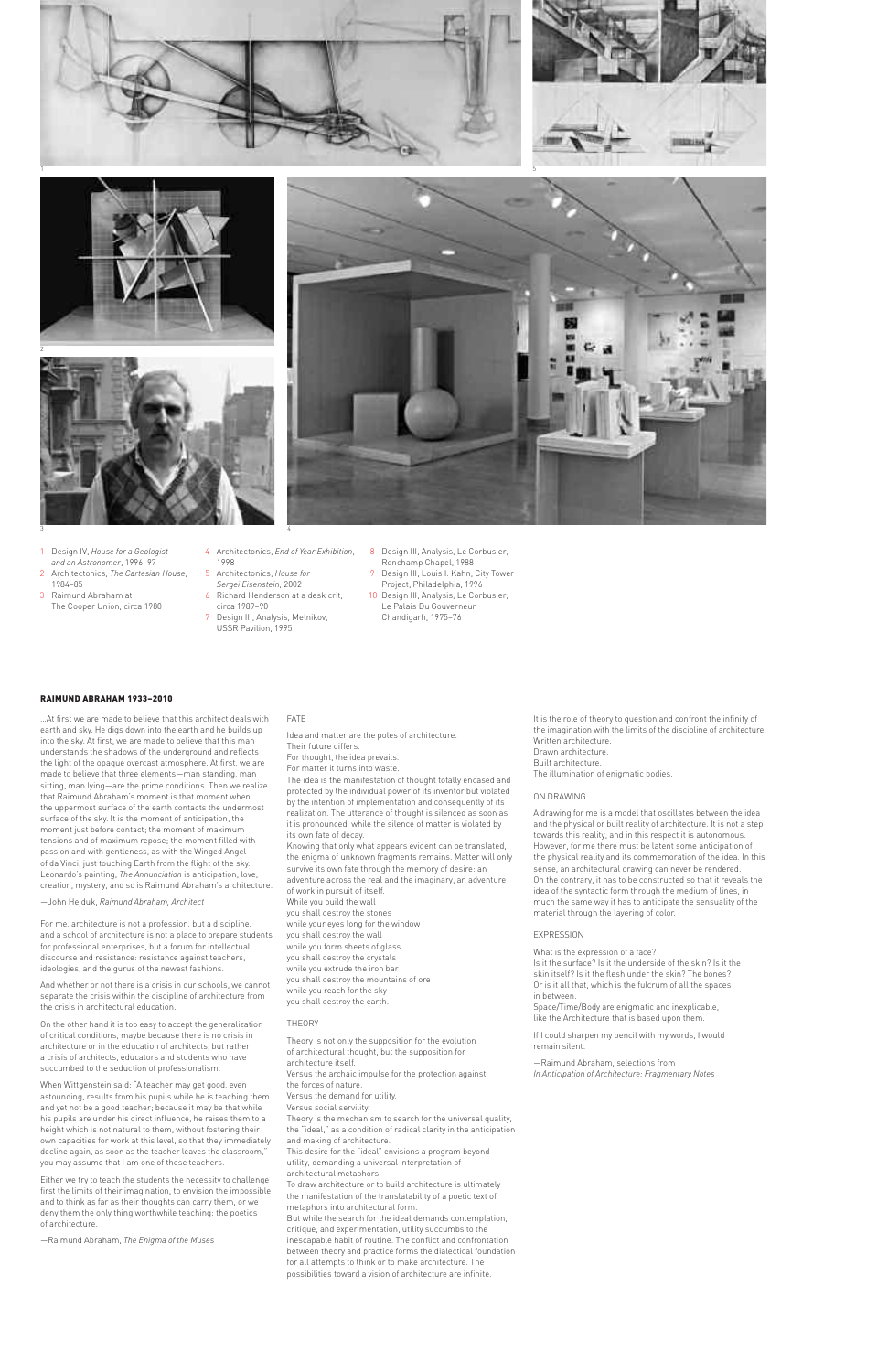Richard Henderson, Professor and Associate Dean Emeritus, who was a member of the faculty of the School of Architecture from 1967–2000. Professor Henderson was an architect of great invention and precision became the first Associate Dean of the School of Architecture in 1982, serving the school with great dedication and grace until his retirement in 2000. He was a gentle and masterful teacher of sublime intelligence who loved, and knew, Architecture. He taught Town Planning for many years, but his most significant contribution to the pedagogy of the school was his "Analysis" studio project for the third year, which he developed over 20 years of teaching. The entirety of the written brief for the Analysis project was a "List" of works and architects, from which each student would choose a project as his/her source of study for a full semester. From this straightforward list, with Professor Henderson's extraordinary knowledge and patient teaching, original and inventive projects emerged. Following is a selection of analysis projects across many years.

#### ANALYSIS

*In a complete and successful work there are hidden masses of implications, a veritable world which reveals itself to those whom it may concern—which means: to those who deserve it.*

Le Corbusier, *A New World of Space*, 1948 Reynal & Hitchcock, New York.

Presented to the student simply as a LIST of renowned works of Architecture for investigation, analytical studies occupy only a tangential relationship to conventions of critical historical analysis and archaeological examination. Customary research, initial dissections and the devising of inventive methodologies are, of course, essential preparations for the true creative intent of these projects. To seek only to undo the profound amalgam of a masterwork is to invite with surety its imminent death. Neither the definitive exposition of fact nor the meticulous rendering of description can hope to evoke the mysterious life embodied in enduring Architecture. And it is precisely this evocation, this "sense" of inexplicable insight, presented visually, which is the ultimate purpose of these deep probings. The Analysis is didactically a beginning, an instrument of search, a seed for exploration, and a natural ground for discovery.

V. Horte, Maison du Peuple Ictinus, Temple of Apollo Epicurus at Bassae Imperial Palace, Kyoto, Siero den Izumo Shrine, Japan L. Kahn, Salk Institute of Biological Studies, 1959 Philip Exeter Academy Library National Assembly Hall, Dacca, Bangladesh Richards Research Building, University of Pennsylvania Katsura Imperial Palace, Japan H. Labrouste, Bibliotheque Nationale, 1850 Le Corbusier, Villa Savoye, Poissy, 1929 Heidi Weber Pavilion, Zurich Pavillion de L'Esprite Nouveau, Paris, 1924 Villas La Roche-Jenneret, Paris, 1923 Assembly Building, Chandigarh, 1963 Villa Stein, Garches, 1927 Maison Sarabhai, 1956 Monastery of La Tourette, Eveux, 1960 Millowners Association Building, Ahmedabad, India Carpenter Center, Cambridge, 1960 Cité de Refuge, Paris Notre Dame du Haut, Ronchamp, 1955 Unite d'Habitation, Marseilles, 1952 C. N. Ledoux, City of Chaux R. Maillart, Brindges and Other Structures

Works included in this volume are fragments of more extensive productions. Hopefully these fragments convey with authority the innovative spirit and comprehensive involvement of their makers.

—Richard Henderson, *Education of an Architect, vol.II*

A. Aalto, Church in Vuoksenniska, 1958 Town Hall, Saynatsalo, 1952 Baker Dormitory at M.I.T., Cambridge, 1948 Otaniemi Technical University, Otaniemi, 1949 L.B. Alberti, Basilica Sant'Andrea, Mantua, 1462 Alhambra, Granada, Spain, c. 1350 Baths of Caracalla, Rome, c. 215 P. Behrens, AEG Turbine Assembly Building, Berlin, 1910 D. Bramante, Cloister at Santa Maria della Pace, Rome, 1504 Tempietto, Rome, 1502 Borromini, San Carlo alle Quatro Fontane, Rome Boulee, Metropolitan Church Brinkman & van de Vlugt, Van Nelle Tobacco Faculty F. Brunelleschi, Pazzi Chapel D. Burnham and J. Root, Monadnock Building, Chicago, 1893 Carcassonne, France P. Chareaux, Maison de Verre, Paris, 1932 Chartres Cathedral Colleseum, Rome J. Duiker, De Handesbad Cineac, 1934 Durham Cathedral, c. 1093 El Lissitsky, Proun Space, c. 1924 F. Dutert, Galerie des Machines, Paris, 1889

K. Melnikov, Soviet Pavilion, Paris, 1925 E. Mendelson, Einstein Tower, Potsdam McKim Mead & White, Pennsylvania Station, New York Mies van der Rohe, Farnsworth House Barcelona Pavilion, 1929, Illinois Institute of Technology, Chicago, 1941 National Gallery, Berlin 860 Lake Shore Drive Glass Skyscraper Michelangelo, Medici Chapel Mnesikles, Erectheum, Acropolis, Athens Mont Saint Michele O. Niemeyer, Casa das Canoas, 1953 Palace of Minos, Knossos, Crete Palladio, Villa Capra, La Rotunda Il Redentore, Venice Pantheon J. Paxton, Crystal Palace, London, 1851 A. Perret, Concrete Structures H. H. Richardson, Ames Gate Lodge, MA, 1880-81 G. Rietveld, Schroeder House, Utrecht, 1924 G. Romano, Palazzo del Te, Mantua, 1534 A. Rossi, Venice Theater Sacred Precinct at Olympia, Peleponnese, Greece R. Schindler, Lovell Beach House, CA E. Schinkel, Altes Museum, Berl Sir J. Soane, House at #13 Lincoln's Inn Fields, 1813 J. G. Soufflot, Pantheon, Paris San Vitale, Ravenna Ste. Chapelle, Paris L. Sullivan, Wainwright Building, St. Louis, MO V. Tatlin, Monument to the Third International Teotihuacan, Mexico, 0-400 c.e. G. Terrangi, Casa del Fascio, Como, 1936 Train Sheds of the late 19th and Early 20th centuries van Doesburg and van Eesteren, House, Project, 1923 G. Vignola, Villa Farnese, Caprarola, 1560 Vesnin Brothers, "The Man Who Was Thursday" stage set Villa Lante Gardens O. Wagner, Post Office Savings Bank Weissenholfseidlung, Stuttgart, 1927 L. Wittgenstein, Residence of, 1929 F. L. Wright, Robie House, Chicago, 1906 Larkin Building, Buffalo, 1903 S. C. Johnson Adm. Building, Racine, 1936/1944 St. Mark's Towers Project, New York, c. 1927 Rose Pauson House, Scottsdale, 1939 Millard House, Pasadena, 1923 Avery Coonley House, Riverside, 1907 Winslow House, River Forest, IL, 1894 Guggenheim Museum

T. Garnier, Cite Industrielle Hadrian's Villa at Tivoli Hagia Sophia, Istanbul, Turkey

J. H. Mansart (office of), Dome of the Invalides, Paris

B. Maybeck, Christian Science Church, Berkeley, CA

#### ARCHITECTURE AT COOPER 4: 09–10









9



#### **RICHARD HENDERSON 1928–2010**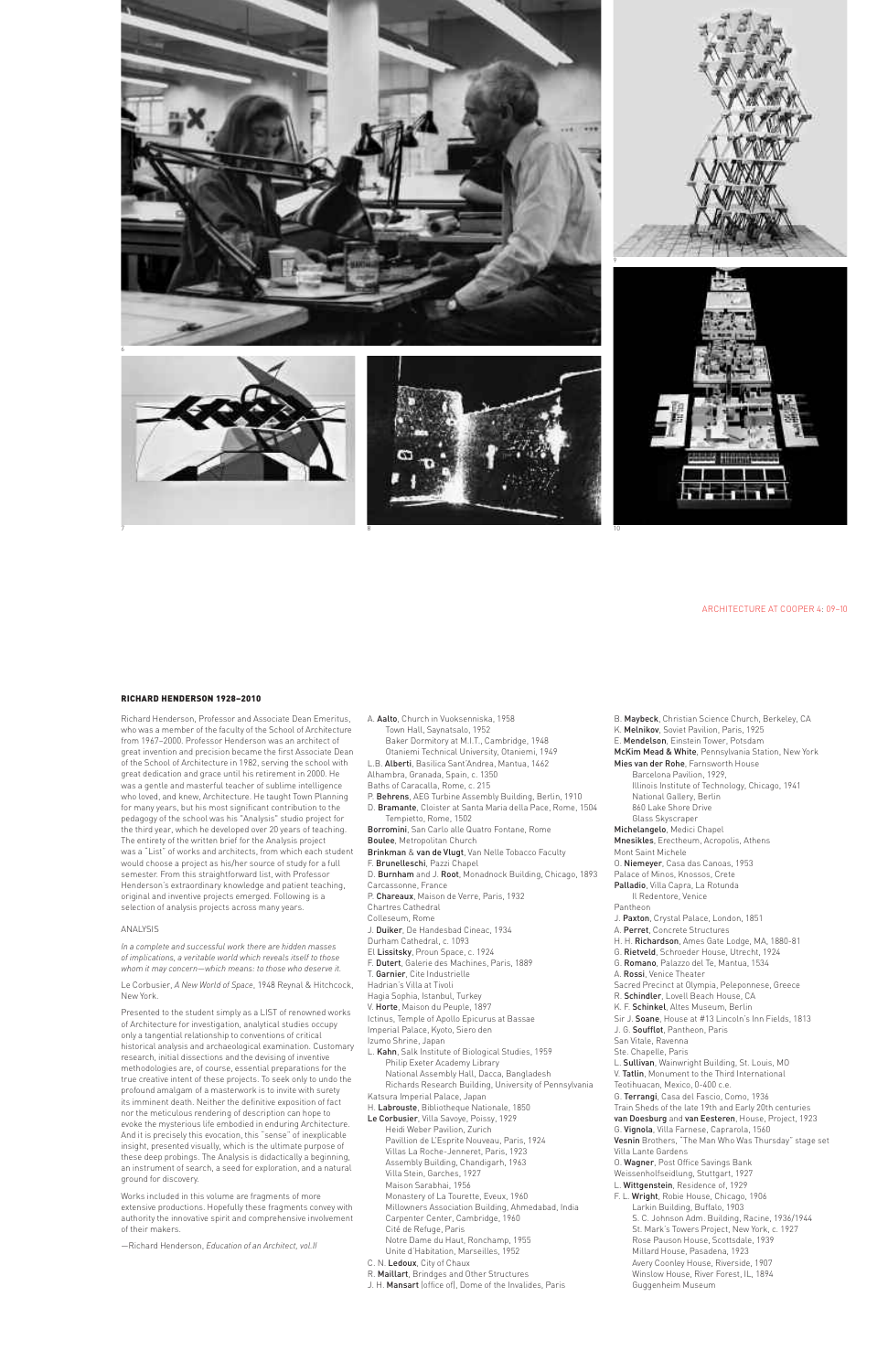# **THESIS: FALL AND SPRING SEMESTERS**

Professor David Turnbull Professor Hayley Eber Professor Urtzi Grau Professor Lydia Kallipoliti

The Thesis year is a structured as a full academic year of architectural research. We believe that architectural intelligence is a gift and that design research is a special form of research… that is uniquely concerned with synthesizing a vast range of issues and complex and often incongruent impulses. In semester 1 the students identify critical issues that may or may not have architectural consequences. The issues are explored and we help each student develop a critical position in relation to those issues.

There is a bias, pedagogically, toward issues that:

#### a. are current

b. engage complex environmental or technological developments—good or bad

c. have an impact on the way that the students might think about Architecture and how they might grow as architects, in the present and in the future.

The Thesis project is structured so that the student's capacity to construct an argument is of paramount importance. Developing an 'argument' has always been dependent on leracy and verbal dexterity, but, we insist on the necessity of 'empathy' as a complementary motive, sympathetic intersubjectivity as a principle… i.e.; being able and willing to stand in somebody else's shoes…

3–4 'micro-seminars' distributed throughout the first semester given by post-graduate researchers from leading Universities in the New York area are used to show the students how research is conducted and what the documents containing that research have looked like in the past (20th century) and might look like in the near future.

The Cooper Union curriculum established architectonics and formal organization as foundations in architectural education many years ago. Thesis at The Cooper Union expands these foundational disciplinary principles to include contemporary ecological and technological perspectives, and relational thinking that privileges Architecture's role in the construction of social networks and communicational patterning. THESIS is regarded as 'individual' work, but our pedagogy depends upon collaborative group formation as research topics become clear. Inevitable thematic similarities appear—geo-political, humanitarian, psychological, ecological, technological and artistic. These thematic consistencies allow us to discuss the work in progress with loosely formed groups that can learn from each other.

Research by one student can inspire parallel or complimentary research of another, and even redraw the field of research in the self organizing thematic group. We encourage shared research and the idea that research is drawn from 'the commons' and returns there for the benefit of everyone inside and outside the studio.

One of the most compelling implications of an open approach to research in Architecture is the resurgence of the local this is partly generational, but also symptomatic of global concerns. Research into local conditions in sites that are literally all over the world means that the Thesis Class as a group are perpetually confronting questions of tradition, 'difference,' social and architectural particularity. They also have to confront the impact of economic globalization, political instability and planetary environmental disturbance—as a class they are compelled to think about what Architects can, should or should not do and what, in a disciplinary sense, Architecture's role has been and could be. The 'client' is always present as an 'avatar'—thesis projects tend to establish the client as an invisible interlocutor, as a constituency that is being addressed or as a set of objectives that must be satisfied.

Thesis, Eyes that See 2 Thesis, The Jabalia Refugee Camp, Gaza Strip

> The fundamental assumption that guides ALL the thesis research, teaching and design is the possibility of a future in which architects and designers with their unique ability and sitivity demonstrate through their thoughts and responsible leadership in society, careful stewardship of the environment, and public accountability. THESIS starts here.

# 2009–2010 Thesis Proposals (a partial list):

*Feral Architectures*. fe·ral1 [feer-uhl, fer-]—adjective 1. existing in a natural state, as animals or plants; not domesticated or cultivated; wild; 2. having reverted to the wild state, as from domestication; 3. of or characteristic of wild animals, ferocious, brutal.

Feral architecture is born domesticated and then transmogrifies to a wild state, inverting the practice of development into a process of *de-velopment*. It is an architecture that re-colonizes the built environment. Feral architecture rises and falls with the sun, grows, decomposes, heats, cools, reclaims territory, pollinates, defecates, consumes, hunts, survives, and dies. As opposed to a taxonomy, a classification that presents itself as fact, a Borges-ian view of the world that absolves itself from classification is promoted. Thus, the intervention is a conjecture for a possible cohabitation and cooperation of plants, animals, and humans. The relationship between each organism is not domestic, (which is hierarchical in itself) it is symbiotic—a relationship that is co-habitational. The conjecture is merely the initiation of a new habitat. *The Garden of Earthly Delights* comes to New York City.

*CONCILIATOR: Tower/Prague*. My thesis began with a study of the dynamics of space and event—the square and protest. Following the cataloging of a history, which culminates during the Cold War, the square was understood as an ideological altar—the relationship between architecture and revolution is defined within the language of myth and identity. The shift in the scale of protests redefined the "square" within a dissipated network of exchange and communications. The project seeks to redistribute densities of gathering, establishing greater porosity of event. With the tower, architecture is engaged as an urban agitator.

*PROS-THESIS*. We are born naked with a lack of sufficient armor. A fetus loses his natural supplementation that was once the mother's womb with his immediate birth. Therefore men created tools and machines to fulfill that need, which are no more than extensions of our limbs. Architecture as well must embody the life and movement of body in the same way. The project is about recovery for disaster survivors. The pneumatic structure of the cell is erected with the breath of its inhabitant. The design bears a resemblance to human body.

*An extraordinary array of everyday organizational devices that are strictly utilitarian within themselves reveal an almost infinite number of transactions*. This project challenges the most common, *un*designed spaces of the city—the streets. With the NYC DOT Street Design Manual and standard set of construction documents taken as the grounds for intervention, the proposition is to *un*tame the possibility of fundamental street parameters by instituting details with large-scale capacities. This set of invented parameters enables choice and variation throughout the streets of New York.

*Informally Sustained: Taking [Lessons] From The Poor*. Informal settlements need not be a stigmatization of the poor. The rethinking of informal settlements will be key to sustainability. Materials are part of an urban ecosystem. Buildings must be built to last or built out of existing waste in order to recover and maintain stability. What is proposed is that the architect becomes the vehicle for a communitydriven process. To paraphrase a bygone resident: We have hands, and we are willing; let us help ourselves.

3 Thesis, Radical Plasticity 4 Thesis, The Comedy of Errors

5 Thesis, Fall

6 Thesis, Fall 7 Thesis, Dark Earth 8 Thesis, Spring





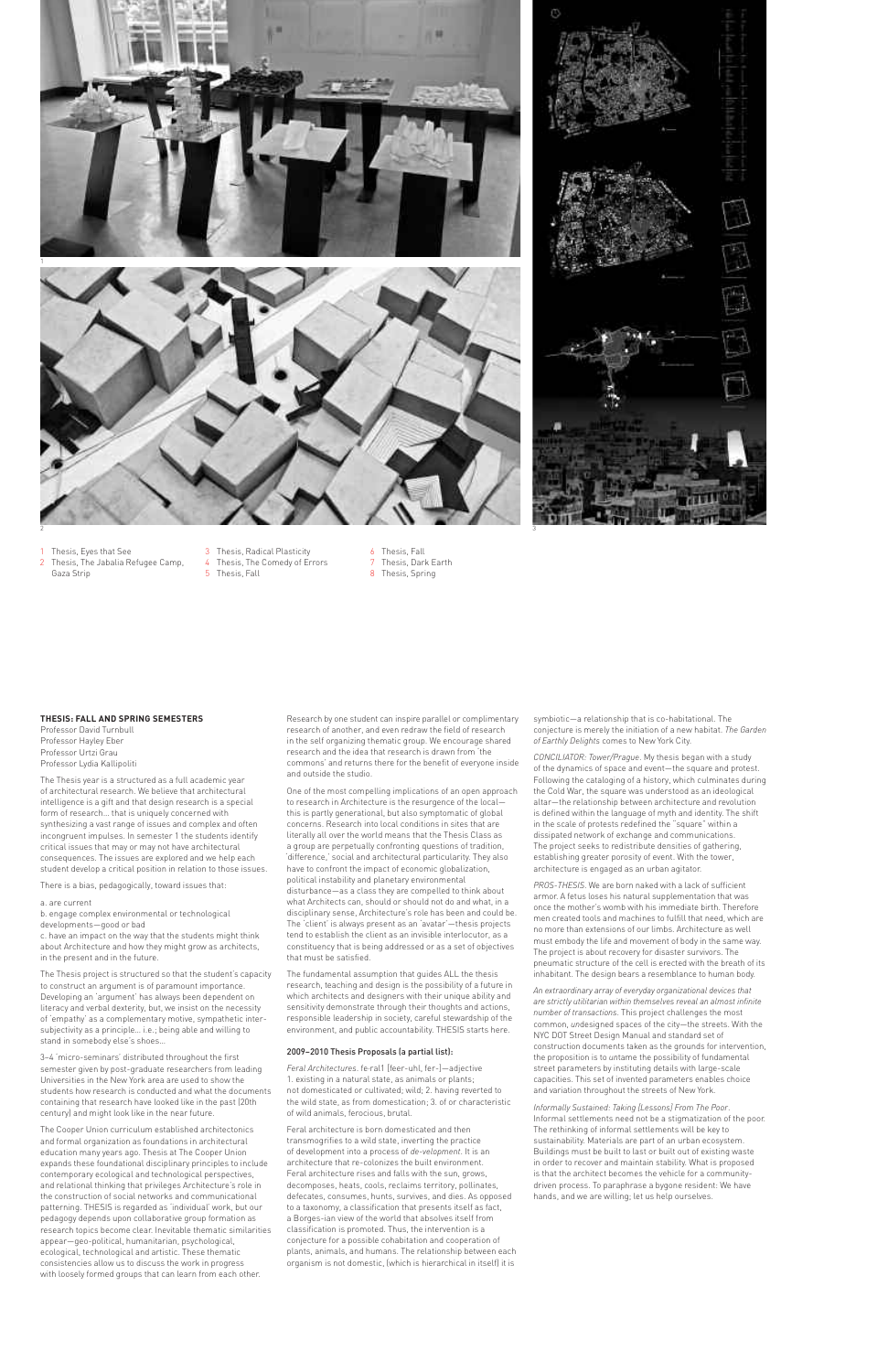*chimera: architecture of the urban grey zone*. The urban *grey zone* is a site that embodies a spatial flip embedded in the city, a transition from the urban into the ex-urban. Relative to the project, the Chimera has been generative in terms of a spatial narrative as well as programmatic specificity. The Chimera is the FLIP embodied. She is transition. The grey zones of New York City are linked to the circulation system of train lines and highways, the resultant of vectors of motion clotting, thickening and slowing. Sunnyside Yards, Queens is a micro-site within this network, a clot that has been sunken and eradicated. The program is *regeneration*, dually informing the clocks, switches and maintenance programs necessary to keep the yards functioning and healthy as well as the public program of halfway house for the rehabilitation of urban citizens. These waiting rooms are spaces of suspended time, motion and place, an in-between and simultaneously an autonomous entity: an architectural Chimera.

*Polis Fabrik—The City of Light—Form of Life*. The modes by which the work of man and its organization engage, affects and transforms the human artifice. The essence of this question is found in the processes and programming of the factory. As a locus the factory explicitly forms a set of intersecting spheres including the political, the social, the ecological, the economic, and the spatial. At this moment in time, changes in modes of production and the consequences of industrial processes necessitate the re-thinking of the

factory and its position within the human artifice.

*Kaleidoscopic View of an Hourglass*. "When two mirrors look at each other, Satan plays his favorite game and opens the perspective to infinity."—Walter Benjamin, 1929

Through the development of a perceptual bridge, an exchange between Venice and New York is proposed—a psychological geography. The notion of the site and inhabitation is challenged through superimposition and synchronicity and it asks where the obelisks of Egypt now cast their shadow. Marco? *Polo*

*A place for childhood in The Jabalia Refugee Camp, Gaza Strip: Thoughts about* Playing and Reality *as a space for hope*. This thesis is an attempt to channel hope through the investigation of the ground as an architectural material, to provide space for childhood and imagination. Where there is no traffic and there are no buildings, there is a network of spaces spread across the camp. The spaces are defined through a set of programmatic insertions and minimal formal acts, allowing the outdoors experience and activities to coexist as an opposition to the camp concrete-shelter structures. New pathways are defined in relation to the camp's organic development, and water channels will run at the side of the pathways as a narrative of continuity, providing utilization of rainwater for play.

*Vertical Montage*. Broadway's path through the grid and the travelers' movement along it is inherently cinematic. A momentary sense of disorientation is experienced as Broadway disrupts the grid, where the path transforms into a sequence of anomalies in the structure of the plan. The morphology of these moments of intersection are experienced as a montage sequence. A transposition of the intersection and the sequence from the plan of the city into the section of the city, from the horizontal grid to the vertical, creates morphologies of moments of intersections occupied by the variable functions of "hotel."

*Sanctifying the Encounter*. Essentially urban: defining architecture as equal parts buildings and people. The superimposition of two symbiotic systems allows for an oftoverlooked element of architecture—events, activities, and encounters—in public places. By way of subtle alterations to the urban landscape and the placement of moveable elements, which will change according to an anticipated event to take place therein, an architecture is generated that is subordinate to the invisible system already there. It is ambiguously programmed—simultaneously an ambulatory, theater, lunch spot, marketplace, sculpture, and urban playground.

*Non-Stop: A Journey Through the Land of Uncertainty, Possibly*. We journey around the world to register the energizing fields that exceed the limits of building: ecologies of trade, mmunication, atmospheres, and human life, all b by time. With its instruments, guides, and tales, the thesis provides tools for traveling towards still obscure connections, concealed environments, or unforeseeable events. We seek to imagine a brave new relevance for the architectural encounter, one grounded in sharing, change and exchange. This is the only the beginning of our creative effort! We must go on seeking it!

*satellite : consciousness of ground*. "To fly in space is to see the reality of Earth, alone." A satellite feeds Earth. Looking forward, looking back—it relays information about the unknown to Earth in order to increase humanity's understanding of itself. Inhabiting the lunar surface is to transform a natural satellite into a satellite in active service of mankind. Opening up the moon as a site produces selfreflective and time-sensitive space. I propose to construct the apex of a lunar journey—the destination and the traverse. Destination on the lunar surfaces is about passage through space, reference within time, movement—it is a selfconsciousness of ground.

*Anticipating Shadow*. Addressing the rapid encroachment of the Sahara Desert upon the natural green belt of the Sahel, the Great Green Wall is an epic effort to plant a wall of trees spanning 7000 km in length and 11 km in width. Surpassing all political borders, the divisional dynamics of the wall is intended to impact nature. Questioning the sustainability of the proposed scheme, this thesis offers an alternate strategy to converse with the desert by redefining the wall as a porous, discontinuous, limial zone that anticipates its site. The proposed architecture is a topological substrate produced by a field of framework that will catalyze transformations in the temporal landscape. The anticipation of the movement of travelers and the movement of dunes is formalized through the use of material geometry that engages tectonically with the sun and wind shadows, thus creating moments of stasis for oases dispersed throughout the desert.

*Addis Atlantis*. Addis Ababa, capital of Ethiopia, will expand through the curious co-existence and contraposition between the expanse of agricultural land and the density of a metropolis. For the city covered in waterways, a system of small-scale catchments strung on the streams is to serve as an elastic waterlung: suddenly filled, slowly released, it structures delay to harness annual flooding. Crossing and interlocking, the line of the dam and the line of the stream form its point of culmination. Each catchment, inhabitable, becomes simultaneously the origin point of gravity-fed irrigation to

farmland extending out, and the point of condensation to the city funneling in and across.

*The Comedy of Errors: Site Specific Theater and the Design of Meaningful Public Space*. Theater and architecture can redefine public space. Using William Shakespeare's play *The Comedy of Errors* as a jumping point I've developed a constellation of urban relics that work both as site specific theater sets and useful tools for the creation of meaningful public space.

*Re-calling the Lakou*. [The *lakou* refers to a typology of communal space historically defined in Haitian slave culture by freedom of cultural expression and exchange of ideas.] The thesis proposes the typology of the *lakou* be infused with programs yielding three requirements of functioning in society. When impregnated with the programs of water collection and distribution, the latrine and the market, the *lakou* becomes a microcosm of the city center. Each microcosm will reflect the scale of its respective *lakou* and become a core to the existing surrounding structures. Where there are no existing structures, the *lakou* will become the core to which new homes can adjoin, creating new communities.

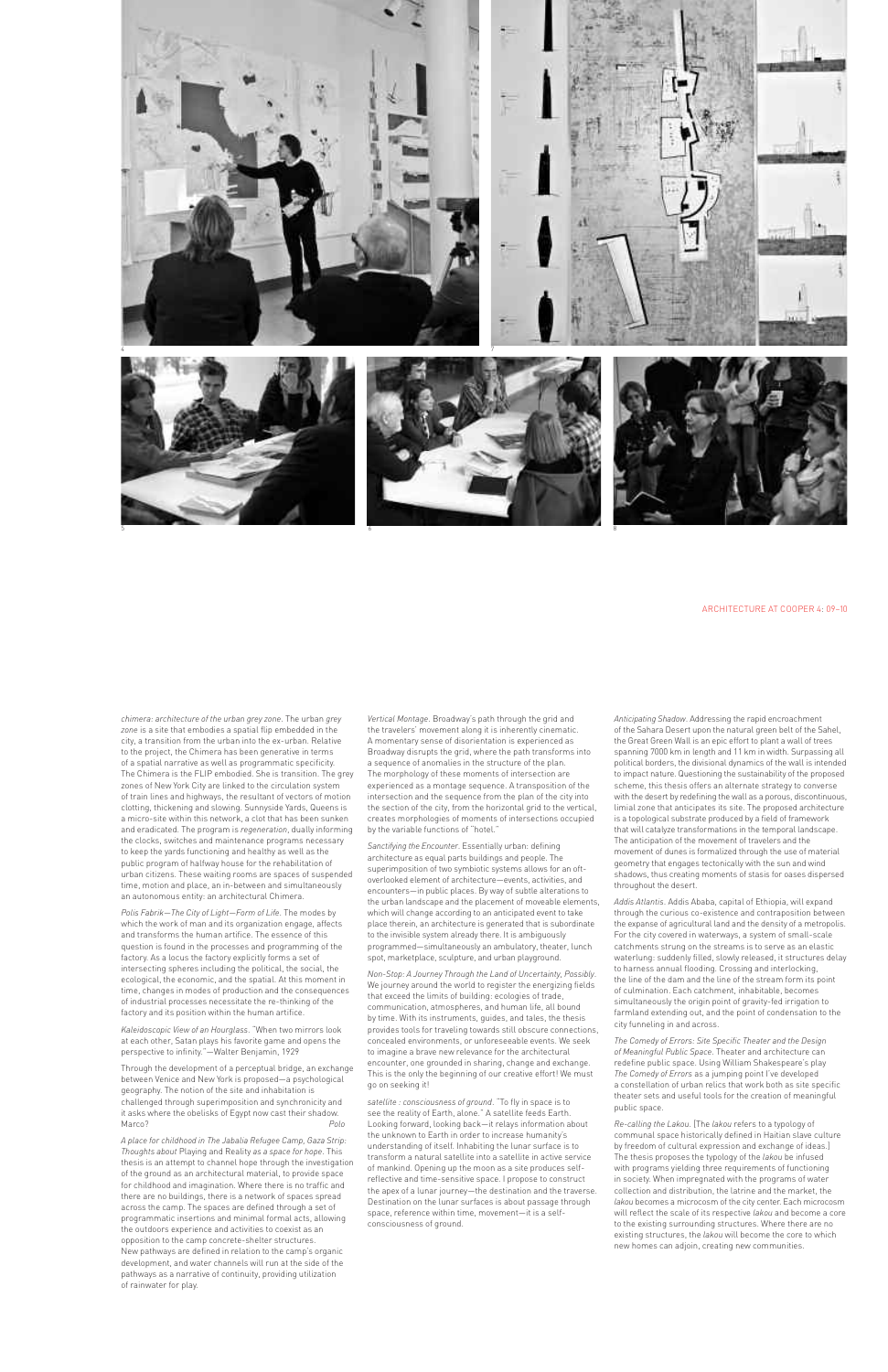*Dark Earth*. Fire is both a destructive and constructive phenomenon. The act of burning permanently transforms an artifact, as it perishes and renews, degrades and then repairs. Amidst decay and destruction, architecture can use fire to construct. The forested areas throughout Greece have seen wildfires annually since 1995. My project introduces kilns to protect the unburned landscape. This reintroduces control with a 'cool fire' (a controlled burning) by activating a system of forest maintenance: collecting excess fuel, drying and coaling it, and then planting the charcoal to fertilize the soil. This system allows for a transformation rather than complete destruction. The kilns then become "fire centers," from which a ceramics studio will grow.

*Architectural Almanac*. Through reading two architectural dichotomous typologies, a park and a housing project, different moments of programmatic events are isolated in time and space. These events are tied together by the physical impact of a calendar year, and are treated as shifting fields of programmatic specificity. An urban park of inserted infrastructural landscapes confronts and distinguishes the natural landscape from itself by providing different readings and functions throughout seasonal changes as well as support for diverse temporary events. The architectural components (path, wall, column, plane) reveal tectonic relationships between elements of naturally existing conditions and the built landscape by sectional juxtaposition between soil, water, light, trees and air. Nature (hills, water, a bamboo forest) is programmed between the values of viewing and producing; hills become amphitheaters, water freezes to solid ground and bamboo forest becomes temporary structures. By questioning the proximities of landscape qualities, urban programs, temporality and stability based on the calendar year, and by using the public park as a development methodology, the parameters for a new courtyard housing type for the city is defined.

*Radical Plasticity*. A discreetly propagated network of symbiotic nodes will be inserted throughout the historic city of Sana'a, Yemen. Individual points represent a programmatic aspect of the typical embassy model, and as such demarcate a mutual boundary between two distinct identities. The immediate necessity of cultural preservation and bilateral dialogue requires sensitivity towards both sociological and tectonic standards of the region, while simultaneously maintaining the requirements of a functioning consulate.

*EYES THAT SEE.* The thesis imagines new forms of UN engagement with the world in the creation of alternative assembly spaces. The thesis is structured as a fictional summit on architecture and a consequent resolution, which leads to the establishment of a number of committees that create architecture based on a request form that anyone can fill out. Upon receipt of the completed request, a piece of assembly architecture will be shipped. It will be as if the assembly rooms of the UN Headquarters are disseminated across the world in a global warm-fare, wanted and immediate in their participatory activities and dissensus.

*The Gaze of Gagarin*. The gaze is a fundamental organ of space and, in particular, the gaze of the cosmonaut, after his descent to earth, is the gaze of the one who is estranged from the marvelous sensations of nature. He only recognizes the infinite psychosis born of the terrestrial basis of humanity, a meaningless and blind perambulation of the surface of the earth. Yet because this psychosis of space is inescapable, he is left to survive in sublimity in the silent contemplation of the sky.

*University without Edges: Spaces for the Suspect Public*. This summer the streets of Tehran erupted into protests, and flows of bodies and information formed a provocation to architecture. They demanded that architecture address the adversarial dynamics of public space for a society between authoritarianism and democracy. Spatial complexity, porosity, and unpredictability amplify and enable political diversity. Tehran University, once enclosed, becomes the testing ground and laboratory for the public spaces of a suspect public.

Thesis, Conciliator: tower/prague 2 Advanced Geometry and Digital Fabrication

# **SELECTED STUDIO ELECTIVES**

**ADVANCED DRAWING SEMINAR**

# Professor Sue Ferguson Gussow

Each year students reinvent the Advanced Drawing Seminar as they develop an ongoing series of drawings based on themes of their own choosing. At this level of drawing education, each student's task was to create drawings that incorporate themes grown in the crucible of imagination, thought and experience. In working toward that goal, the basic concepts of drawing, previously attained in a rigorous freehand program, are essential. Beyond that, in the process of exploring media and means to achieve that end, technique is simultaneously honed. In fall 2009 the range and subtlety of grey scale was a predominant concern. Red appeared symbolically and decoratively—ranging from blood red in a folio that explored cuts of meat to a series in which explosive bursts of color tracked the windings of a python.

The twenty students' range of skills, vocabulary and fluency in the language of drawing developed as each grew into a personal imprimatur. Among their projects were: the urban sky-scape framed by the girders of Brooklyn's gargantuan Smith and 9th Street station; the murmurings of a Muslim woman, her mouth moving in prayer; the scattershot configuration of pigeons in their endless feast; the filmic tracking of ice cubes as they melt.

# **THE FELTMAN SEMINAR**

Professor David Gersten

IT'S ALL ABOUT LIGHT

Light is fundamental to all forms of life, so much so that its role and impact tests the limits of human comprehension. From the far reaches of the cosmos, to our evolution as a species, to the history of civilization, to our present tense perceptual and cognitive experience, one could say: it's all about light. One need only pause briefly and focus on our optical field of vision to recognize just how rapidly we are absorbing light, taking multiple views, layering and assembling a coherent whole of the space we are in. Much of this deep cognitive process is structured by our evolution as a species; our eyes are next to each other because we have been looking at the horizon for millions of years... our binocular optics has a significant impact on our present experience. This is where the light in this room meets and joins together with the light of the dawn of civilization.

The seminar engaged a spectrum of disciplines in asking questions of light, including: architecture, astronomy, biology, cognitive science, economics, film, painting, physics, photography, poetry and theater. In addition to a series of guest speakers from a range of disciplines the seminar directly engaged light through a series of experiments and studio-based light works.

#### **COMPUTER GRAPHICS, IMAGE PROCESSING AND VISION** Professor Pablo Lorenzo-Eiroa

This course revisited the contemporary potential for an architecture autonomy through the reconsideration of canonical structures to find a strategy to redefine poststructuralism as a continuity of structuralism. The reconsideration of latent ideas of structure and displacement on Wittkower's reading of Palladian Villas diagrams, Rowe's Palladio-Le Corbusier diagram, Hejduk's Texas Houses and Eisenman's Houses in relation to contemporary poststructuralist canons, provided an axis of reference to revise a more critical role of deconstruction avoiding its current iconographic visual tergiversation.

As a laboratory, we experimented with a vectorial nine square grid structure and dealt with surface as a "ground" through analog and digital computer assisted architectural constructions and transformations. This content-oriented workshop's intention was meant to critically construct an architecture autonomy within the virtual informational space of the computer, through specific software strategies. The exercise was presented with an animated digital simulation that reworked time-based sequential diagrams that indexed and edited its constitutional process.

- 3 Advanced Drawing
- 4 Feltman Seminar 5 Computer Graphics, Image
- Processing and Vision
- 6 Advanced Drawing
- 7 Graduate Studio, Fall 8 Graduate Studio, Spring 9 Graduate Studio, Fall 10 Graduate Studio, Fall

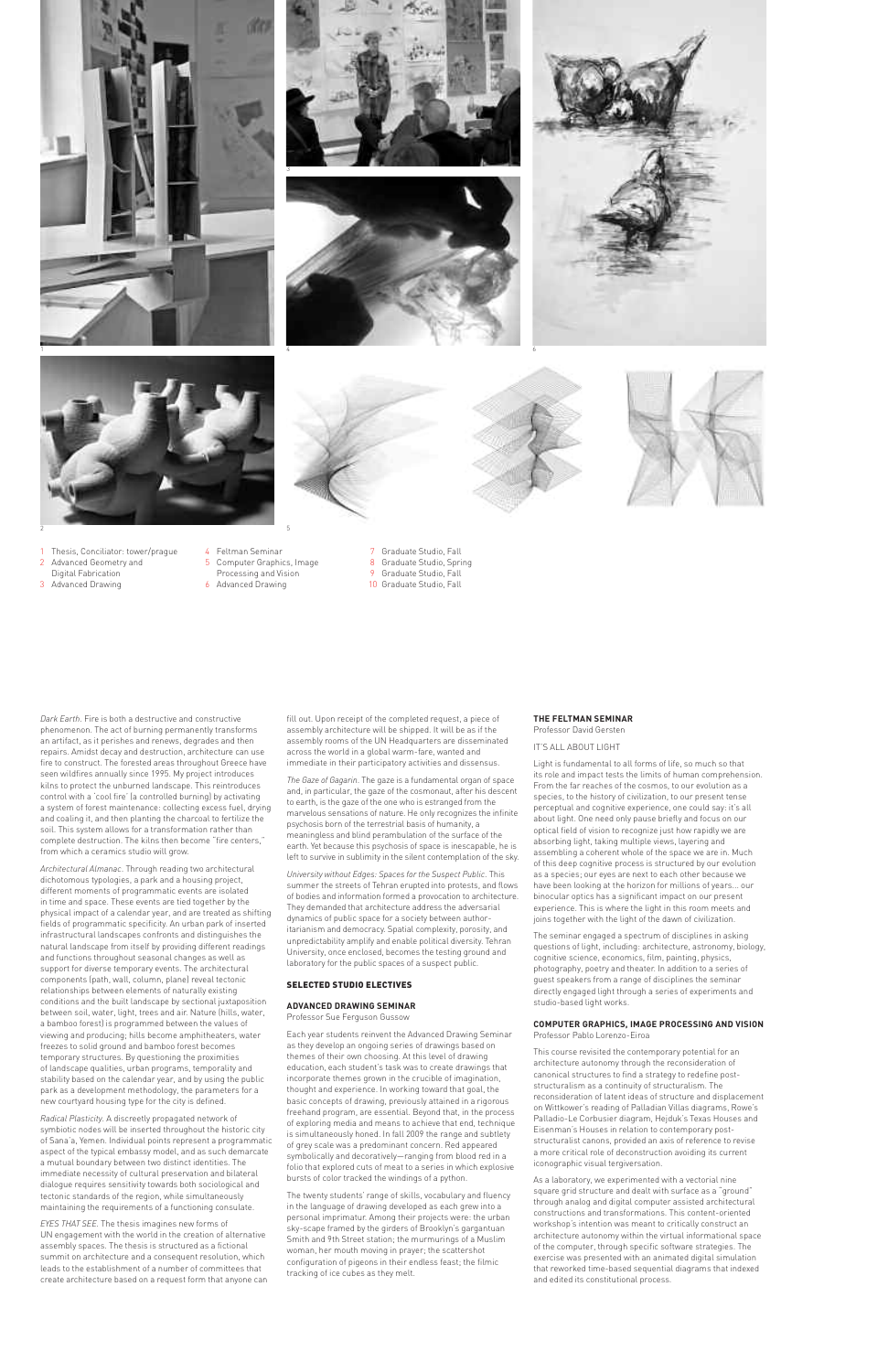#### **GRADUATE RESEARCH DESIGN STUDIOS I AND II**

Fall and Spring (to midterm) Professor Diana Agrest Professor Masha Panteleyeva

The Master of Architecture II design studio focused on projects dealing with critical issues in architecture now. The exercises while given for the whole class afforded opportunities for individual students to focus on their area of interest, be it Urban Studies; History, Theory, and Criticism; or Technologies. Emphasis was placed on the design process and productive readings were developed emphasizing drawing as a tool for critical thinking as an intrinsic part of the process.

#### Exercise I

MAXIMUM WITH MINIMUM

Select a site with extreme geophysical and extreme weather conditions, day/night and/or seasonal. The site must be at an edge between land and water including a body of water (sea or river) and land (rock, above or below). Use the elements of nature to create a habitable settlement, which must be met by use of the natural elements: air, sun, fire, water, soil, flora, etc. A production activity in this settlement must also relate to the natural conditions.

# Exercise II

INCURSIONS INTO URBAN DISCOURSE

#### Chicago Shanghai

READINGS: Select one of the two given cities, and produce readings from an URBANISTIC, TECHNOLOGICAL or THEORETICAL/HISTORICAL viewpoint through drawings. The readings are to be developed through personally elaborated maps, graphics, diagrams, drawings at various scales and aerial photographs.

# **GRADUATE THESIS**

Spring 2010 (following the mid term), Summer 2010 Professor Diana Agrest and faculty

The thesis projects focus on issues related to the particular areas of concentration as established in the Master of Architecture II program: Urban Studies; History, Theory, and Criticism of Architecture; Technologies. The theses are developed in studio through research and readings in conjunction with the Pro Seminar, and through drawings developing critical readings of the individually selected thesis subjects. The second half of the spring semester is dedicated to this end and to formulating the direction for the development and completion of the thesis project during the summer term, which will be presented at the beginning of the subsequent fall term.

#### Thesis proposals:

*Consolidating the Informal*. The apocalyptic Mexico City of the 1980s never reached the 36 million souls predicted for the new millennium. Instead it sparked a new social awareness giving birth to popular urban militancy and political change. The megacity of today has a population of 20 million, 60% of it is sustained by the informal economy and is living in selfmade 'colonias.' As population growth levels off, the time has come to formalize this transitional city.

The urban consolidation process undertaken in the Basin of Mexico in the 2nd century (Teotihuacan) becomes the case study for this thesis. The world's largest 'megaslum' (Neza-Chalco-Itza) becomes the site for experimentation.

*Socio-magnetic Urban Fields*. This thesis is based on an attempt to read the city through its 'fields of possibilities.' Similar to the ambience discoveries of Situationist drifters, one can detect these fields and subsequently seek new urban combinations through identification of their physical and/ or invisible connections. The goal is to encourage informal activity focusing on the superimposition of the place of interpersonal exchange and the realms that are established via virtual communities that operations such as facebook make possible. It aims to formalize a proposal for an openscored city of micro-derives and social playgrounds in everyday life.

*LOST AND FOUND*. What does the state of "being lost" mean for the individual, and do we subjectively lose ourselves to consequently partake in the pleasure of finding our way?

These are the questions that this thesis aims to explore while establishing possible disruptions of the familiar and alternative modes of reorientation within pedestrian territories of New York City.

*(IN)VISIBLE BOUNDARIES*. In 1975, a civil riot was diffused in Detroit. The newly elected mayor thwarted the escalation of violence that began as a racially motivated disturbance by repeatedly walking along the site's main avenue. His perpetual movement along this invisible racial boundary erased it for a few nights, reducing the tension and violence by a walk.

Riots physically challenge boundaries within the city. Carnivals challenge boundaries between people. Both are distinct temporary instances that change the extents within the city. My Thesis will explore and question whether there is any architecture or a spatial configuration (whether temporal or not) that can carry within it the same potentials.

*THE CITY AS PROJECTION OF DESIRE*. An alternative city is constructed in the midst of, yet invisible to, the dominant city under the regime of puritan cultural practices. An interiorized and erotic formulation that challenges the more orthodox constructions of the city, the gay nightclub—where spectator and spectacle become one—is assumed to provoke a social safety valve for turning transgressive forces loose.

Looking at two scales, the urban and the interior space of these sites of nocturnal entertainment, and uncovering acts of confinement and decentralization, this thesis aims to bring the question of desire and sex back to the city and urban discourse.

*Flue Symptoms*. The investigation for this thesis begins with the dual assertion that air conditions architecture and architecture conditions air. From Vitruvius to Le Corbusier, air quality has maintained its place within architectural discourse through the recognition of its direct impact on human health, affecting the architectural discourse and its manifestations. Despite exhaustive efforts to architecturally enhance the quality and flow of air we consume, its complementary flow and exhaust, remains, for the most part, an afterthought. This thesis acknowledges air as it relates to the body, and explores its place as an agent for architectural and urban configuration.

*The Natural in Architecture: Revisiting New York City*. Architecture developed through time in a conflictive opposition between subject and object, between nature and culture, adapting and transforming while incorporating nature into its discourse.

At this point, this opposition has weakened since the boundaries between the natural and the artificial have become blurred. Nature has been tamed by society and replaced by culture in an interplay between the natural forces and those of control.

This thesis will explore how natural and artificial conditions interact in the configuration of the urban fabric, and examine the potential of an alternative mode of reifying the relationship between nature/culture in the architectural discourse.

#### **ADVANCED GEOMETRY AND DIGITAL FABRICATION** Professor Michael Young

Taking our cue from the moiré effect, this course sought to explore the "interference" between the material, the sensory, and the geometric in architectural design and fabrication. Although the emphasis was placed on digital modeling and notations, this course opened a dialog between the working methods of a digital environment, and the physical, visceral, sensory relations we have with our material environment. The course set out to understand contemporary digital techniques by investigating the theories and history of geometry in relation to architectural construction, computation, and representation.





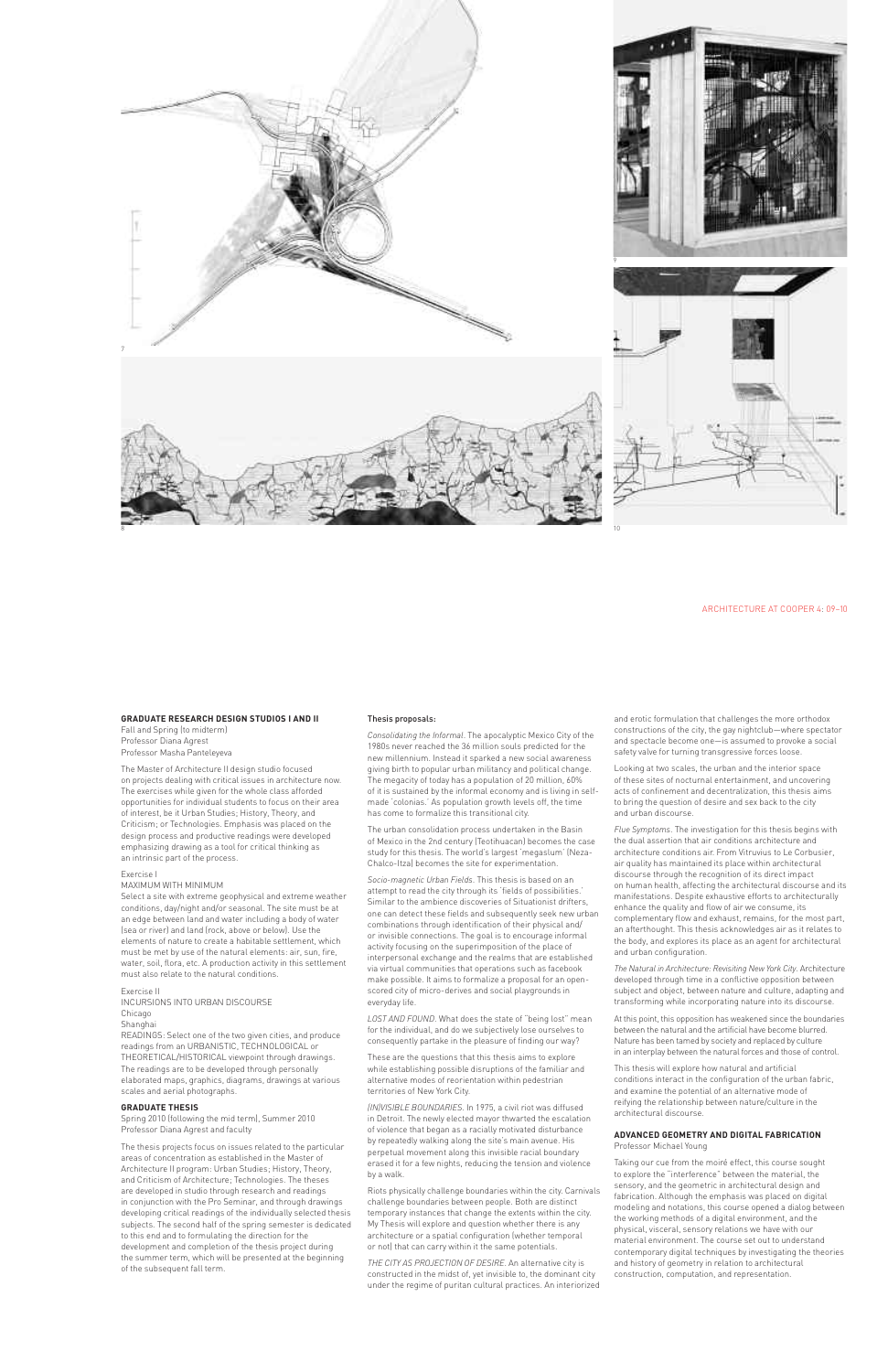# **The School of Architecture Student Lecture Series**

Thursday 10/22 Stephen Rustow, Principal, SRA Consultancy; Professor, The Irwin S.

Chanin School of Architecture *Re: (re)reading, (re)writing*

Thursday 10/29 Marco de Michelis, Professor, Department of Art History and Archaeology, Columbia University *American Bauhaus, Josef Albers and Moholy-Nagy in the US*

Thursday 11/5 Shirin Neshat, Artist *Women without Men*

Thursday 11/12 Anthony McCall, Artist *Recent Work*

Thursday 12/3 Jonas Mekas, Filmmaker, Director, Anthology Film Archive *About Seriousness*

#### Thursday 2/25

Dore Ashton, Author and Critic, Professor of Art History, The Cooper Union Faculty of Humanities and Social Sciences; Senior Critic in Painting/Printmaking, Yale University School of Art Ran Oron, Professor of Architecture, Pratt Institute; Principal, Roart *A Conversation*

Thursday 3/25

Ben Nicholson, Professor, Architecture, Interior Architecture and Designed Objects, The School of the Art Institute of Chicago

*New Harmony: Rural America on Steroids*

Thursday 4/1 Marc Tsurumaki, Principal, LTL Architects *Restricted Play*

Thursday 4/8 Cynthia Davidson, Editor, Log Magazine; Director, Anyone Corporation *Image and Content*

# **Spring 2009 Faculty Talks/ Sponsored by the School of Architecture Student Council**

Tuesday 2/2 Sam Anderson, Professor, Building Technology; Principal, Samuel Anderson Architects *My path To, Through, and After Cooper*

Tuesday 2/23 Ashok Raiji, Professor, Environmental Technologies; Principal, Arup *Meixi Lake Eco-city*

Tuesday 3/23 Stella Betts, Professor, Design III; Partner, LEVENBETTS Architects *Recent Work*

Tuesday 4/20 Anthony Vidler, Dean *Bird Watching, or the Spatial Precision of the Eye*

# Tuesday 4/27 Steven Hillyer, Director, School of Architecture Archive, The Cooper Union, Partner, Arkanjel Productions

*In Development* **GUEST SPEAKERS IN**

# **SCHEDULED CLASSES**

**ADVANCED TOPICS**

Professor Georg Windeck

# Thursday 2/19

Daniel Schuetz, Architect *Contemporary Trends in Masonry Construction*

# Thursday 3/12

Robert Silman, Founding Principal, Silman Associates, P.C. *Construction and Restoration of the Guggenheim Museum*

# Thursday 3/26

Will Laufs, Vice President of Specialty Structures, Thornton Tomassetti Consulting Engineers *Digital Fabrication Tools and Load-Bearing Glass Structures*

# Thursday 4/9

Brian Turner, (AR '06) *Contemporary Construction Practice in Japan and its Relation to Traditional Carpentry*

**ADVANCED TOPICS** Professor Stephen Rustow

Thursday 10/1 Anthony Vidler, Dean, *Patrick Geddes and Corbusier*

Thursday 10/8 Barry Bergdoll, Chief Curator, Department of Architecture and Design, MoMA *Curatorial Preparation and Installation of the MoMA Bauhaus Show*

**ADVANCED TOPICS** Professor Tamar Zinguer

Thursday 10/29 Larry List, Curator *The Art and Architecture of Chess*

**ADVANCED CONCEPTS** Professor Kevin Bone

Monday 9/21 Albert F. Appleton, Professor, Graduate Program in Urban Affairs and Planning, Hunter College *Ecological Basis of the Earth and Humans*

Monday 10/5 Appleton: *The Environmental History of Urban Civilization from Conservation to Environmentalism to Sustainability*

Monday 10/19 Appleton: *Sustainability and the Drive for More*

Monday 10/26 Appleton: *Sustainability and Economics*

Monday 11/2

Appleton: *Sustainability and Infrastructure* Monday 11/9 Appleton: *The Path to Sustainability*

**ADVANCED CONCEPTS** Professor Joan Waltemath

Friday 4/23 Andrew Tripp, Ph.D. Candidate, University of Pennsylvania School of Design *Membering and Re-Membering the Qualitative Body: Topography, Figuration, and the Judgment of Sense*

**HISTORY OF ARCHITECTURE II** Professor Guido Zuliani

Wednesday 11/11 Patricio Del Real, Ph.D. Candidate, Architecture History and Theory, Columbia University

Wednesday 12/2 Chanchal Dadlani, Ph.D, Lecturer and Mellon Postdoctoral Fellow, Department of Art History and Archaeology, Columbia University

Wednesday 12/9 Daniel Sherer, Architectural Historian and Theorist

**HISTORY OF ARCHITECTURE II** Professor Tamar Zinguer

Friday 1/29 Anthony Vidler, Dean, *Learning from Ledoux*

Friday 2/26 Steven Nelson, Associate Professor of African and African American Art History, UCLA *Tradition and Modernity in Central Africa*

Friday 3/12, Wednesday 5/12 Vikram Prakash, AIA, Partner, Verge Architecture; Professor, Department of

Architecture, University of Washington

# Friday 4/9

Chanchal Dadlani, Ph.D, Lecturer and Mellon Postdoctoral Fellow, Department of Art History and Archaeology, Columbia University *From Pondicherry to the British Raj: Cross-Cultural Exchange in Modern India*

# Friday 4/23

Nancy Steinhardt, Professor of East Asian Art and Curator of Chinese Art, University of Pennsylvannia *Chinese Architecture 1644–1949*

# **TOWN PLANNING**

Professor David Grahame Shane

Tuesday 11/3 Brian McGrath, Partner, urban-interface

# Tuesday 3/30

Hue Teh, Ph.D. Candidate and Researcher, International Institute of Environmental Studies, University College, London University *Water and World Cities*

# Tuesday 4/6

Toby Cumberbatch, Associate Professor, Electrical Engineering, The Albert Nerken School of Engineering of The Cooper Union *African Cities and Mud Vernacular Buildings*

**BUILDING TECHNOLOGY** Professor Samuel Anderson

Wednesday 2/10 Aleksey Lukyanov, Partner, Situ Studios

Wednesday 3/3 Brian Turner, (AR '06)

Wednesday 3/31 Paul Alter, AIA, Principal, Lee H. Skolnick Architecture and Design Partnership

#### **PROFESSIONAL PRACTICE** Professor Michael Samuelian

Tuesday 2/9 Martin Smith, AIA, NCARB, LEED GA, National Council of Architectural Registration Boards; Robert Lopez, RA, New York State Board of Architecture, NYS Education Department *Licensure and Your Career: NCARB and NYS Board of Architecture*

Tuesday 2/16 Joan Krevlin, FAIA, Partner, Julie Nelson, AIA, Partner, BKSK Architects *Office Visit*

Tuesday 3/9 Gene Kohn, FAIA, Principal, Kohn Pedersen Fox Associates *Office Visit*

Tuesday 4/6 Francine Monaco, Principal, D'Aquino Monaco *Office Visit*

#### **FELTMAN SEMINAR** Professor David Gersten

Monday 1/25 Jim Abbott, Physicist, Professor Adjunct, Mechanical Engineering, The Albert Nerken School of Engineering of The Cooper Union *A Very Special Wave*

Monday 2/1 David Shapiro, Poet, Professor Adjunct, The Irwin S. Chanin School of Architecture *The Root of Beauty is Audacity: For Pasternak and John Hejduk*

Monday 2/8 Anthony Caradonna, Associate Professor, Pratt Institute *sidereal templum*

Monday 3/1 Antonio Furgiuele, Visiting Assistant Professor, Pratt Institute *Light Grammar and Le Corbusier*

Monday 3/8 Anthony Titus, Painter, Assistant Professor Adjunct, The Irwin S. Chanin School of Architecture *Shine On You Crazy Diamond*

Monday 4/5 Homa Shojaie, Painter, Adjunct Assistant Professor, Illinois Institute of Technology College of Architecture *'in light' has 'for remo guidieri'*

Monday 5/3 Remo Guidieri, Professor of Anthropology and Aesthetics, Nanterre University, Paris

*The Subterraneans*

# **SPECIAL LECTURES**

# Scrime of Hair: Four Comments on Savage Geometry

Remo Guidieri, Professor of Anthropology and Aesthetics, Nanterre University, Paris; Co-Founder, *Res: Journal of Anthropology and Aesthetics*

Friday 10/9 *Flowers*

Tuesday 10/13 *Riddles*

Friday 10/16 *Tiefe (depth)*

Tuesday 10/20 *Broken circle*

**Eco Redux: Design Remedies for a Dying Planet** 10 April–5 May 2010 3rd Floor Hallway Gallery

The exhibition, curated and designed by Lydia Kallipoliti with the assistance of Amie Shao, Lydia Xynogala and Alicia Imperiale, assembles an unexplored genealogy of ecological material experiments that underground architectural groups conducted in the 1960s and 1970s. The project documents a disciplinary transformation and an experimental mindset in the finale of the 1960s, reporting the displacement of 'building' as the main product of architectural design. All imaginable provisional structures and small-scale strategies—pneumatics from used parachutes, hand-made domes from discarded materials, electronic-lawn carpets, pills, capsules and selfsufficient systems, garbage houses, foam shelters—became part of a new equation that reflected the sociopolitical concerns of the time and the collective fantasizing about how new technologies can become remedial tools to save the planet.

"Eco Redux" was initially exhibited at Columbia University, and traveled to the Byzantine Museum of Art in Athens, Greece, The Irwin S. Chanin School of Architecture, and is forthcoming at the Design Hub of Barcelona. The exhibition is accompanied by a website (www.ecoredux.com), an educational open-source tool that amasses a substantial database of ecological material experiments and their ramifications in architectural design.

**The Cooper Union Institute for Sustainable Design**

Professor Kevin Bone, a member of the resident faculty of The Irwin S. Chanin School of Architecture since 1983, was appointed Director of The Cooper Union Institute for Sustainable Design in fall 2009. The CUISD was created in 2008 as a resource for education, research and public understanding of the principles and methods of sustainability in all design disciplines. Central to the mission of the Institute is the development of innovative pedagogies in architecture, art and engineering that will be models for the transformation of learning and practice for a sustainable future.

From the Director's Statement:

*What future engineers and architects design for our world and how they improve the systems on which we rely have the potential to significantly reduce the negative impacts of our current practices. Not only can we imagine that we might "do less harm;" we are on the threshold of a new generation of thinking in which our buildings, cities and systems actually contribute to healing and improving the environment. Our faculty, administration and students are all committed to evolving programs for engineering, architecture and art and doing so through inspired educational initiatives that explore the nature of what we now call sustainable design.*

# **STUDENT HONORS**

**The Inaugural William Cooper Mack Thesis Fellowship Awards**

The William Cooper Mack Thesis Fellowship program was established in 2008 by John and Harriet Mack at The Irwin S. Chanin School of Architecture in memory of William Cooper Mack, class of 2006.

The thesis year affords each student in the School of Architecture the freedom to shape, in every sense, a project that stands as a culmination of the design sequence. A William Cooper Mack Thesis Award is intended to support primary research and inquiry in the development of significant and original thesis projects.

Spring 2010 William Cooper Mack Fellowship Awards: Yael Hamieri—for research in Gaza Strip Angelique Pierre—for research in Port-au-Prince, Haiti Ahmad Zareh—for research in Tehran, Iran

# 2010 Benjamin Menschel Fellows

Jeremy Jacinth (AR'13) and Sam Holleran (A'11): During the final weeks of the semester, with the school open 24 hours, students take refuge under desks or on the floors of classrooms seeking an hour of uncomfortable, un-refreshing sleep. Our project will address this problem by providing a space to gather, rest and recharge.

Daphne Binder (AR'11) and Salome Balderrama (AR'11): The ecology of the Dead Sea is being irreversibly changed by over-pumping the Jordan River, the sea's headspring, and the impending construction of a canal joining it to the Red Sea. We will circumnavigate, survey and document the region and the significant sites of human presence

to investigate the relationships between human civilization and the environment.

2010 German Academic Exchange Service (DAAD) Elizabeth Feder (AR'10)

#### The Lotus Foundation Prize in Arts and Sciences Katherine Borowczac (AR'10)

# Graduate Study

This year graduating students and recent graduates were offered admission to the following graduate programs: Columbia University GSAPP; Yale School of Architecture; Princeton University School of Architecture; Harvard GSD; The Architectural Association (London); MIT School of Architecture and Planning; UCLA; University of Washington College of Built Environments.

# **STUDENT LECTURES AND EVENTS**